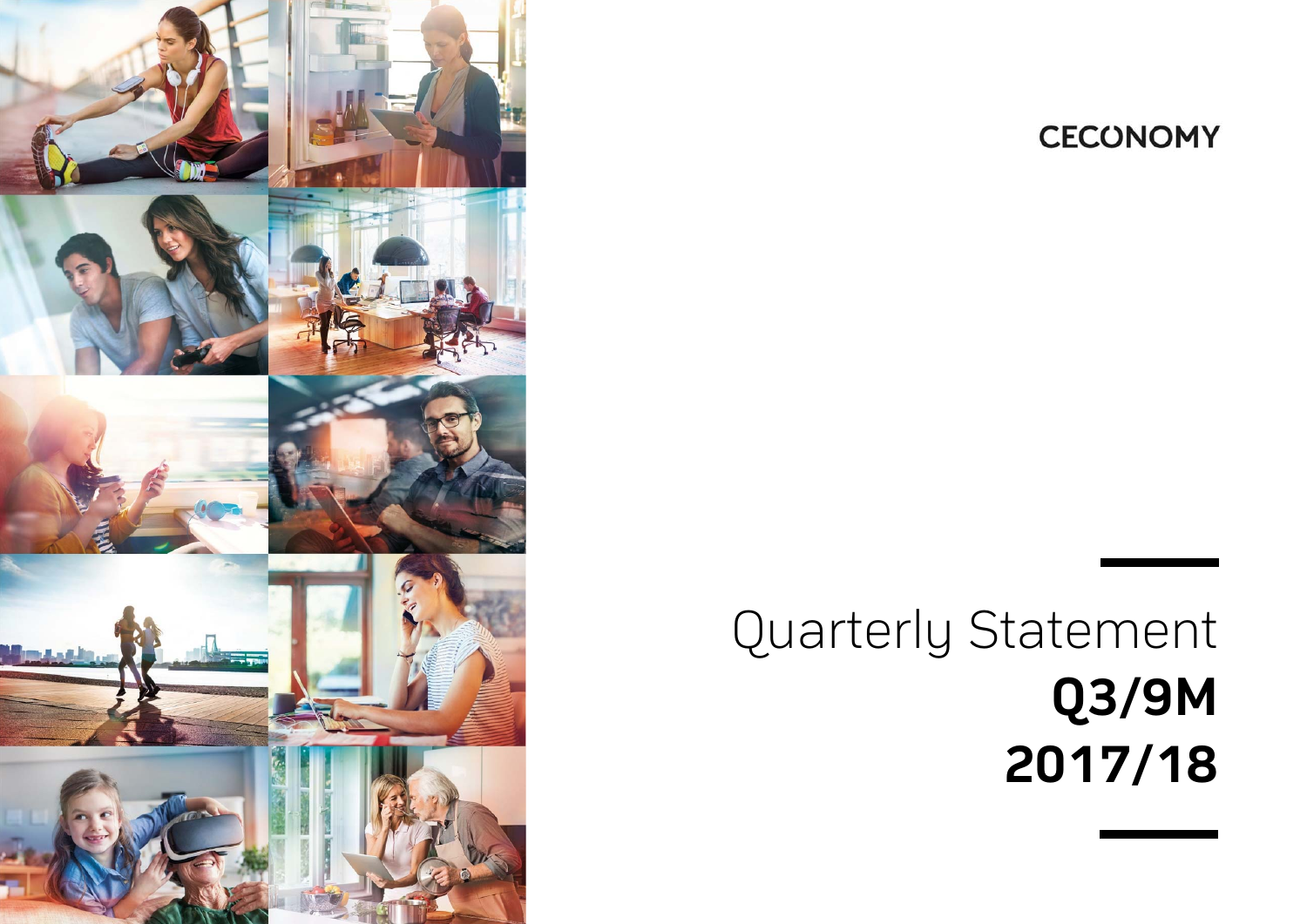## KEY VALUE DRIVERS<sup>1</sup>

Q3 2017/18

## **Online**



## **€2,537 million** LTM2 online

sales

**+20.9%** Online sales growth

## **Services & Solutions**



### **€1,507 million**

LTM2 Services & Solutions sales

**+25.6%** 

Services & Solutions sales growth

## **Multichannel**

**Loyalty**



**40.5%**Pick-up rate



### **16.6 million**

Members in customer programmes

### **+1.4 million**

Members in customer programmes

1 Business figures represent the continuing operations of CECONOMY. 2 Last twelve months.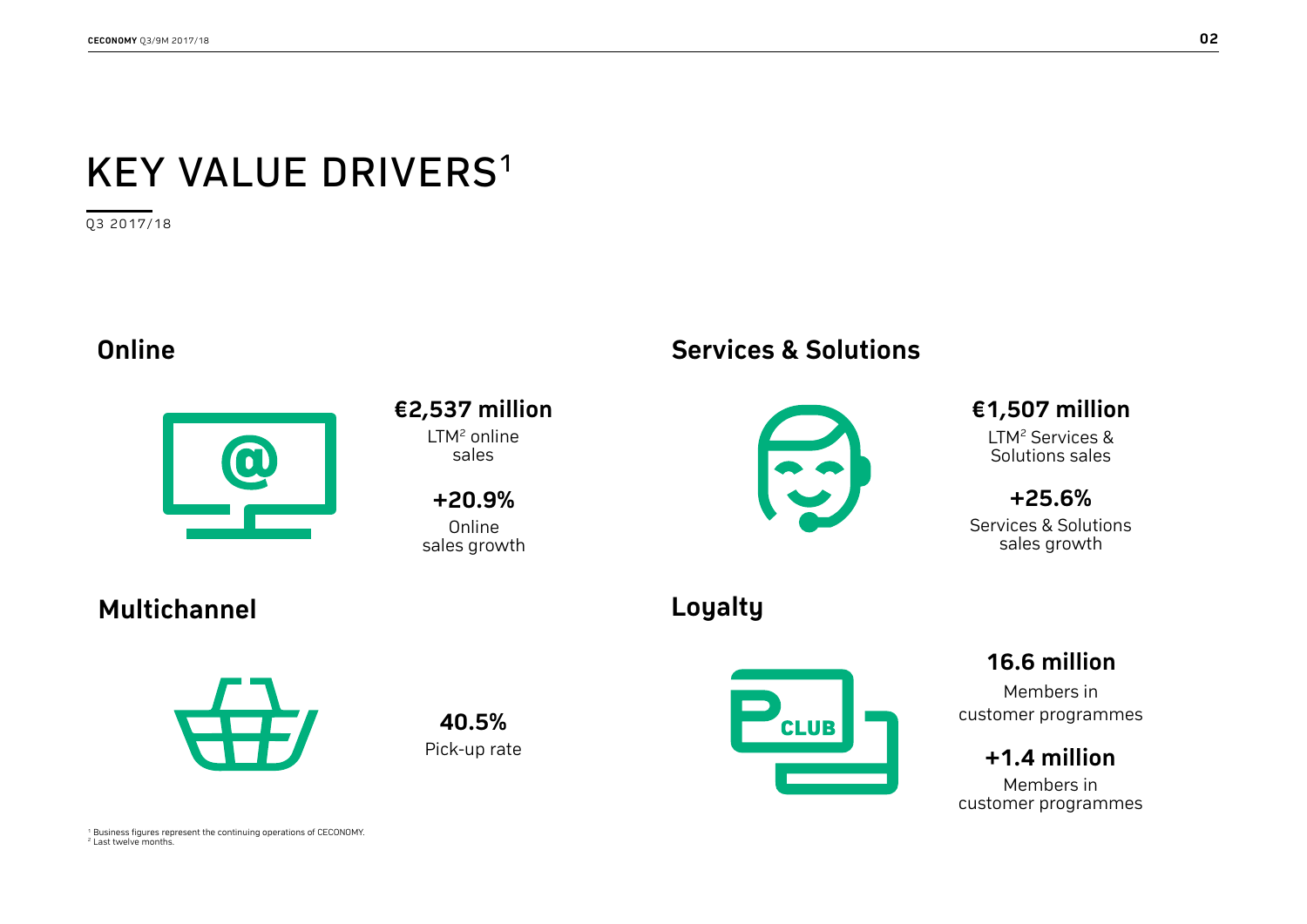## THE THIRD QUARTER IN REVIEW



In the third quarter, we continued the good progress made in Q2. With plus 21 per cent in Online/Mobile and plus 26 per cent in Services/Solutions, both key business areas demonstrated exceptional growth rates. On a nine-months basis the group's net working capital is much better than in the previous year. We have put all our efforts into driving forward our strategic agenda and accelerating the measures needed to support the operational result. We know that the fourth quarter is the key quarter to reach our targets, but we are confident that we can reach the goals we have set.

«

»



We look back on an eventful third quarter: with the Russia transaction we have taken a major step towards solving our portfolio issues. Encouraging sales momentum surrounding the World Cup as well as earnings increases in Italy have contributed to a catch-up of the negative result incurred in the first quarter. In the fourth quarter, we will need to improve once again compared to the previous year in order to achieve our goals. To ensure this, we have implemented the necessary measures. The capital increase carried out also strengthens our capital position. Given our prudent financial strategy, this allows us to have more flexibility for the further implementation of our strategic

»

agenda.

«

**Mark Frese,**  Chief Financial Officer

**Pieter Haas,**  Chief Executive Officer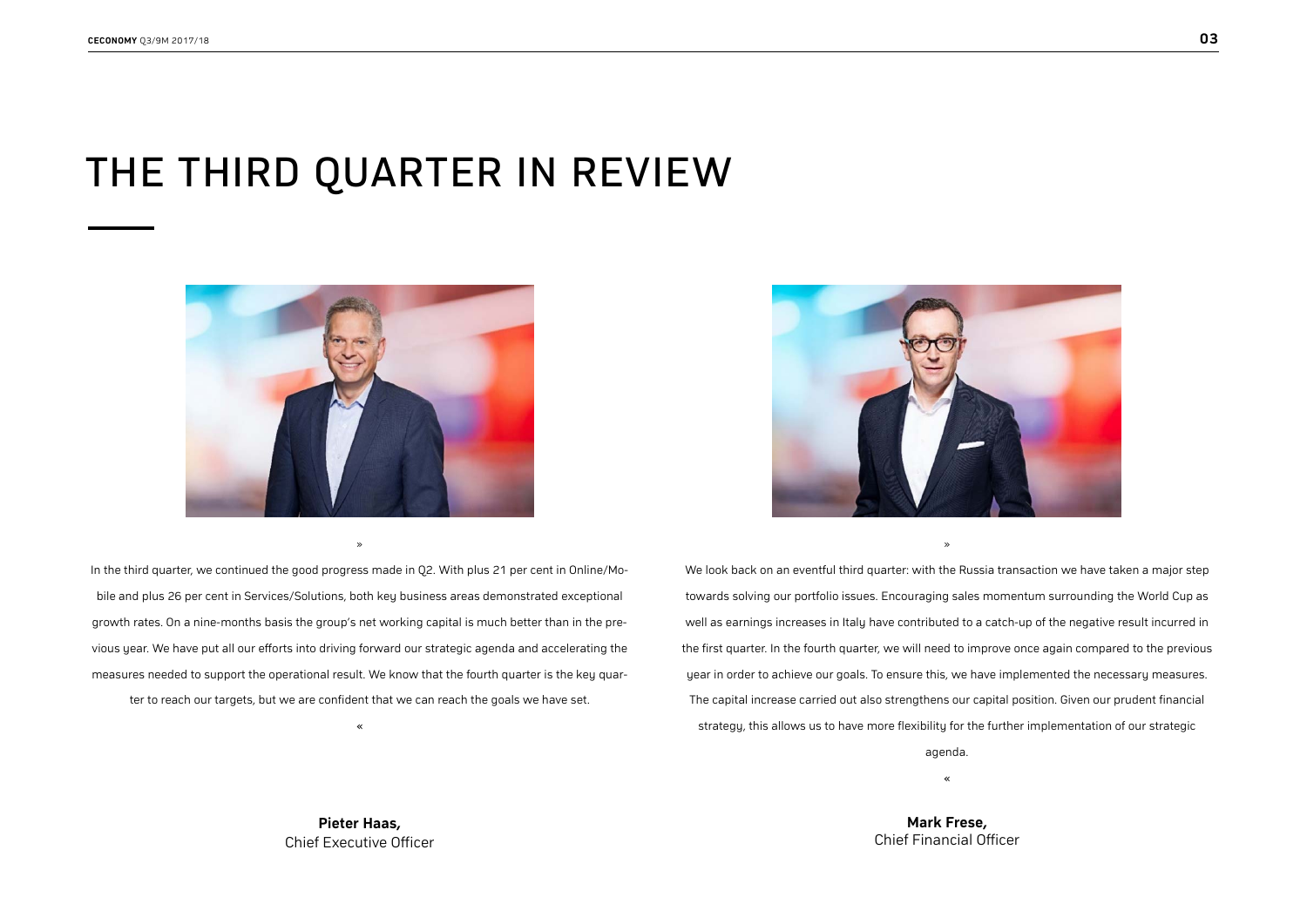### **Contents**

- **5 Financial figures at a glance**
- **6 Outlook**
- **7 Events in the third quarter**
- **8 Events after the reporting date**
- **9 Results in detail** 
	- 9 Earnings position
	- 15 Financial and asset position
	- 17 Discontinued operations

#### **18 Interim consolidated financial statements**

- 18 Income statement
	- 19 Statement of financial position
- 20 Cash flow statement
	- 21 Segment reporting
- **23 Financial calendar and general information**

This document represents a quarterly statement according to Section 53 Frankfurt Stock Exchange Regulations.

CECONOMY is managed on the basis of key performance indicators derived from IFRS (International Financial Reporting Standards) specifications Furthermore, the following key performance indicators are utilised: total sales growth adjusted for currency effects and portfolio changes, net working capital, EBITDA and EBIT.

For more details of the management-relevant key performance indicators, please refer to pages 49 to 52 of CECONOMY's Annual Report 2016/17.

The tax expense recognised was calculated in accordance with the regulations governing interim financial reporting using what is known as the integral approach.

The classification of items on the statement of financial position has been further detailed to enhance transparency. The current item "Receivables due from suppliers", which was formerly included under "Other financial and nonfinancial assets", is now stated separately. In addition, the aggregate items "Other financial and non-financial assets" and "Other financial and non-financial liabilities" have been split into "Other financial assets" and "Non-financial assets", and into "Other financial liabilities" and "Non-financial liabilities" respectively. The prior-year figures have been adjusted accordingly.

The figures reported in this quarterly statement have been commercially rounded and may therefore not add up to the stated totals in individual instances.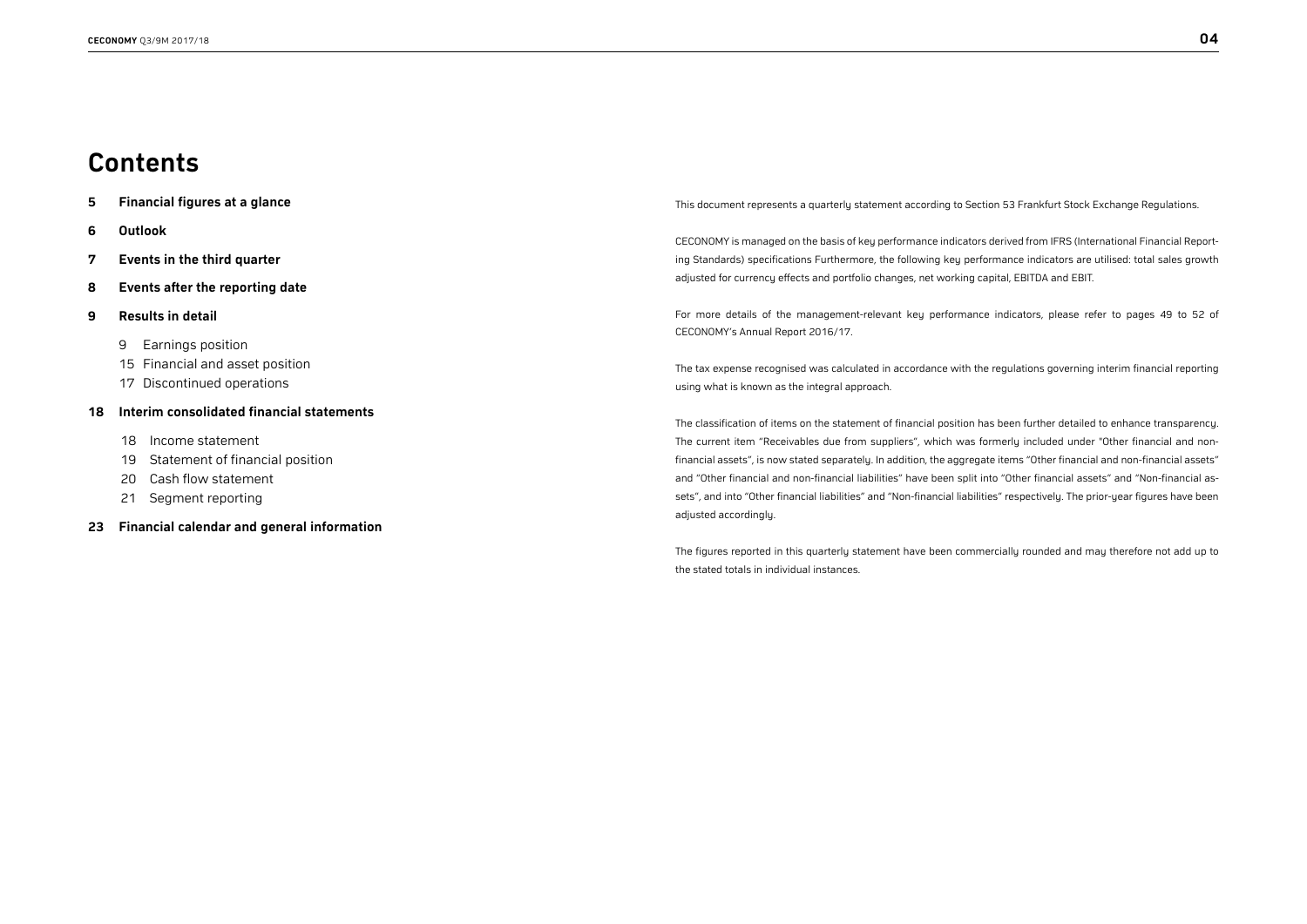## FINANCIAL FIGURES AT A GLANCE<sup>1</sup>

#### **Sales and earnings**

| $E$ million                                                                                                 | Q3 2016/17 <sup>2</sup> | 03 2017/18 | Change     | 9M 2016/17 <sup>2</sup> | 9M 2017/18 | Change    |
|-------------------------------------------------------------------------------------------------------------|-------------------------|------------|------------|-------------------------|------------|-----------|
| Sales                                                                                                       | 4,629                   | 4,598      | $-0.7%$    | 16,472                  | 16,498     | 0.2%      |
| Sales development adjusted for<br>currency and portfolio change<br>effects <sup>3</sup>                     | -                       | 0.8%       |            |                         | 1.0%       |           |
| Like-for-like sales development                                                                             | 2.3%                    | $-0.7%$    | $-3.0\%p.$ | 1.0%                    | 0.1%       | $-0.9%p.$ |
| Gross margin                                                                                                | 20.4%                   | 20.2%      | $-0.1%p.$  | 20.1%                   | 19.6%      | $-0.4%p.$ |
| <b>EBITDA</b>                                                                                               | $\overline{4}$          | 26         | >100%      | 417                     | 436        | 4.5%      |
| of which, Fnac Darty                                                                                        | -                       | $-1$       |            |                         | 19         |           |
| EBITDA margin excl. Fnac Darty                                                                              | 0.1%                    | 0.6%       | 0.5%p.     | 2.5%                    | 2.5%       | 0.0%p.    |
| <b>EBIT</b>                                                                                                 | $-49$                   | $-30$      | 39.1%      | 252                     | 270        | 6.9%      |
| of which, Fnac Darty                                                                                        | -                       | $-1$       |            | $\Omega$                | 19         |           |
| Net financial result                                                                                        | $-11$                   | $-154$     | $< -100%$  | $-12$                   | $-261$     | $< -100%$ |
| Tax rate                                                                                                    | 47.6%                   | 50.8%      | 3.2%p.     | 47.1%                   | 71.6%      | 24.5%p.   |
| Profit or loss for the period<br>attributable to non-controlling<br>interests from continuing<br>operations | $-2$                    | 13         |            | 38                      | 64         | 67.7%     |
| Net result from continuing<br>operations                                                                    | $-29$                   | $-104$     | $< -100%$  | 89                      | $-61$      |           |
| Earnings per share from<br>continuing operations $(\epsilon)$                                               | $-0.09$                 | $-0.32$    | $<-100%$   | 0.27                    | $-0.19$    |           |

#### **Other operating figures**

| $\epsilon$ million                   | 03 2016/17 | 03 2017/18 | Change   | 9M 2016/17 | 9M 2017/18 | Change |
|--------------------------------------|------------|------------|----------|------------|------------|--------|
| Online sales                         | 483        | 584        | 20.9%    | 1.753      | 1,988      | 13.4%  |
| Services & Solutions sales           | 304        | 381        | 25.6%    | 975        | 1.115      | 14.4%  |
| Investments as per segment<br>report | 77         | 63         | $-18.0%$ | 188        | 190        | 1.3%   |

#### **Cash flow**

| $\epsilon$ million                         | 9M 2016/17 | 9M 2017/18 | Change |
|--------------------------------------------|------------|------------|--------|
| Cash flow from operating activities        | 166        | 256        | 89     |
| Cash flow from investing activities        | $-202$     | $-212$     | $-10$  |
| Cash flow from financing activities        | $-104$     | 65         | 169    |
| Change in net working capital <sup>4</sup> | $-43$      | 18         | 61     |
| Free cash flow                             | -61        | 25         | 87     |

#### **Statement of financial position**

| $\epsilon$ million                  | 30/06/2017 | 30/06/2018 | Change |
|-------------------------------------|------------|------------|--------|
| Net working capital                 | $-744$     | $-857$     | $-113$ |
| Net liquidity $(+)/$ Net debt $(-)$ | 433        | 174        | $-259$ |

#### **Other operating key figures (closing date 30/06)**

|                                    | 30/06/2017 | 30/06/2018 | Change   |
|------------------------------------|------------|------------|----------|
| Number of stores                   | 984        | 1.019      | 35       |
| Retail space (in thousand $m^2$ )  | 2.795      | 2.795      |          |
| Workforce by full-time equivalents | 55,572     | 54,529     | $-1.043$ |

1 Business figures represent the continuing operations of CECONOMY. Balance sheet figures were adjusted for discontinued operations to enable comparison.

<sup>2</sup> Starting with EBITDA, all earnings figures are stated before special items

<sup>3</sup> Forecast-relevant key figures, starting from financial year 2017/18

4 Reported change in net working capital presented from the related statement of financial position items, adjusted for currency effects as well as investments and disinvestments.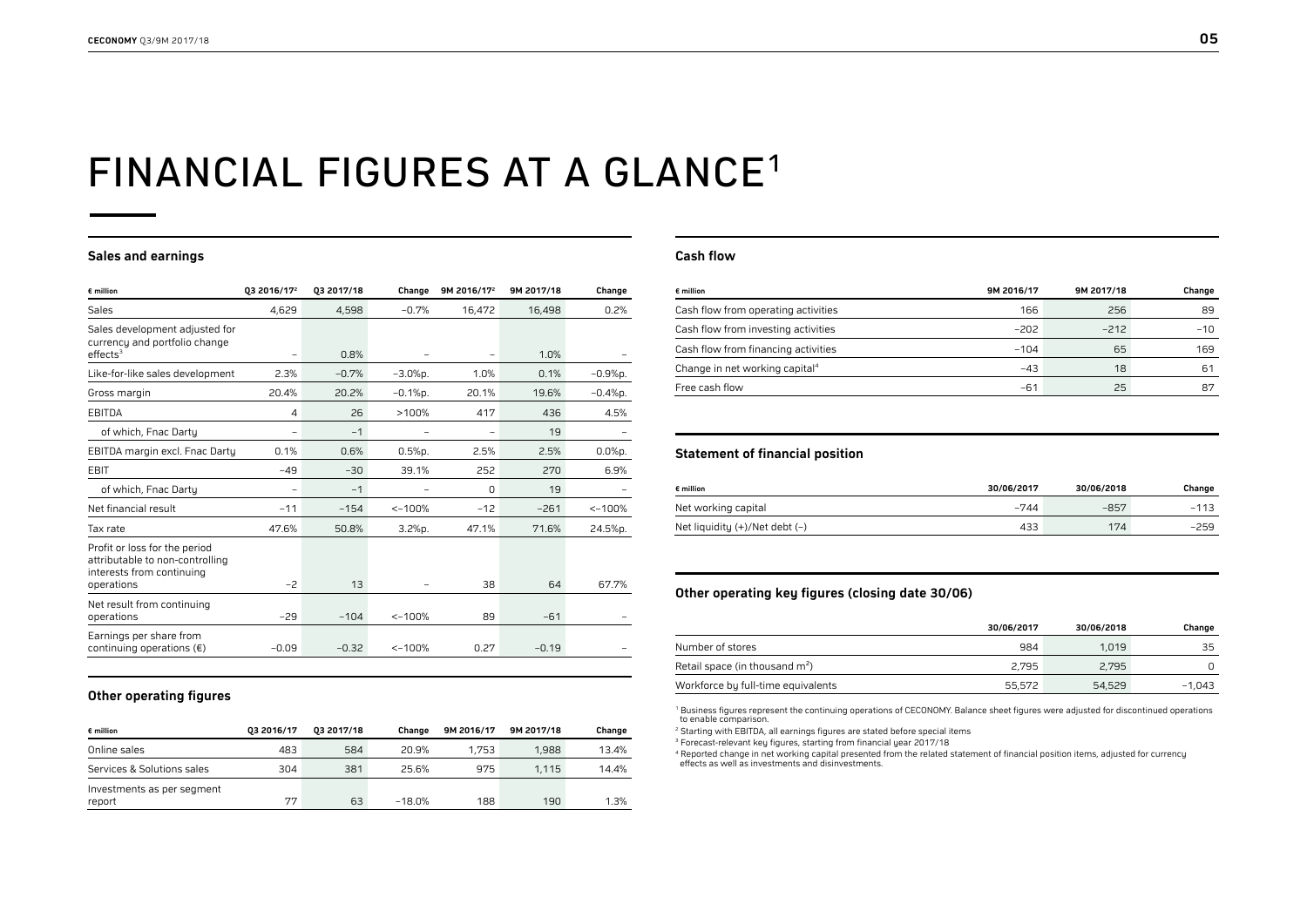## OUTLOOK

With the signing of the agreement for the full disposal of the Russian MediaMarkt business and the subsequent classification as discontinued operations, the basis for 2016/17 and the outlook of CECONOMY AG in the current financial year 2017/18 were adjusted. The outlook for CECONOMY AG is thus based on continuing operations and without taking into account the earnings contributions from the investments in Fnac Darty S.A. in the financial year 2017/18.

The outlook is adjusted for currency effects and before portfolio changes. The heterogeneous development of the segments regarding sales and earnings in the first nine months will continue through the full financial year 2017/18.

#### **// SALES**

For financial year 2017/18 CECONOMY expects a slight increase in total sales compared to the previous year in its continuing operations. Correspondingly, we expect a slight improvement in net working capital compared with the previous year.

#### **// EARNINGS**

Both in terms of EBITDA and EBIT, CECONOMY expects an increase in the low to mid-single digit percentage range in in its continuing operations, not taking into account the earnings contributions from the investment in Fnac Darty S.A. The comparative previous-year figures for 2016/17 have been adjusted for special items (EBITDA: €714 million, EBIT: €494 million).

In addition, EBITDA and EBIT for 2017/18 include our share of the profit or loss for the period for Fnac Darty S.A. Based on the published results, we will recognise a contribution to earnings in the financial year 2017/18 of around €20 million.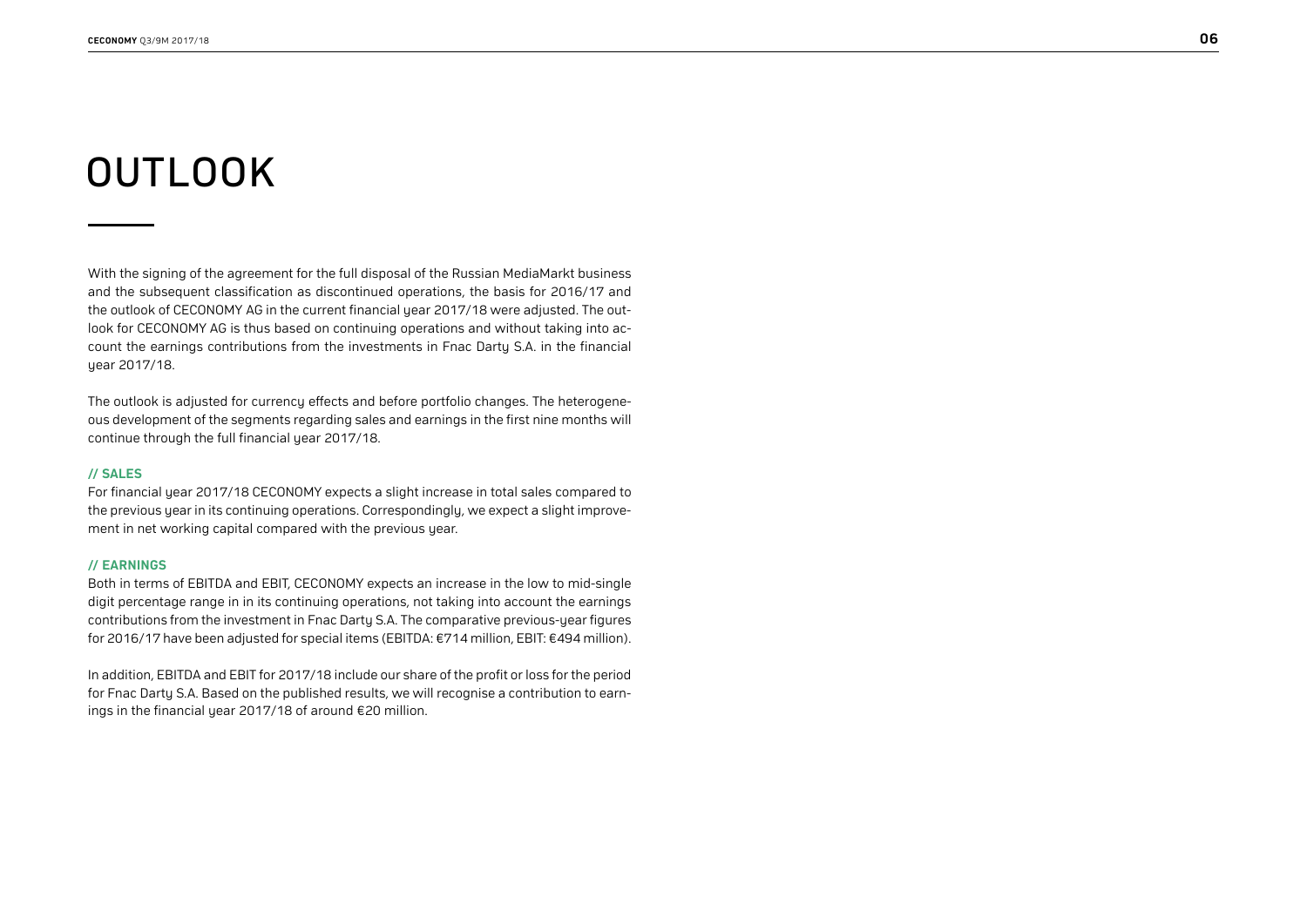## EVENTS IN THE THIRD QUARTER

On 20 June 2018, CECONOMY AG announced that Media-Saturn-Holding GmbH, a majority shareholding of CECONOMY AG, has acquired a 15 per cent stake in Russia's leading consumer electronics retailer PJSC M.video (M.video) from its majority owner Safmar Group (Safmar). The purchase price amounts to  $E$ 58 million; in addition, the entire Russian MediaMarkt business operating at a loss is transferred to Safmar. The closing of the transaction is, inter alia, subject to the authorisation of the Russian antitrust authorities. In this respect, the seller informed us on 31 July 2018 in accordance with the provisions of the purchase agreement that approval had been obtained from the Russian antitrust authorities. The transaction is expected to be completed by the end of September 2018. In accordance with IFRS 5 ("Non-current assets held for sale and discontinued operations"), the Russian MediaMarkt business is classified as discontinued operations from the date of notification of the sale.

On 29 June 2018, CECONOMY AG announced an increase in share capital excluding the subscription rights of CECONOMY shareholders by around ten per cent or 32,633,555 new ordinary bearer shares with no par value in CECONOMY. The overall amount of the new shares were subscribed in a private placement to the digital lifestyle provider freenet AG at an issue price of €8.50 per share. The transaction was carried out in July 2018.

Based on the share price performance of Metro AG, in which CECONOMY holds around ten per cent, an additional value impairment in the amount of around €138 million arose in the third quarter after the first impairment in the second quarter of 2017/18 in the amount of €131 million, which had a negative impact on the financial result. The effective date was the last stock exchange trading day of our quarter period on 29 June 2018 at a price of €10.59 per ordinary share and €11.95 per preference share.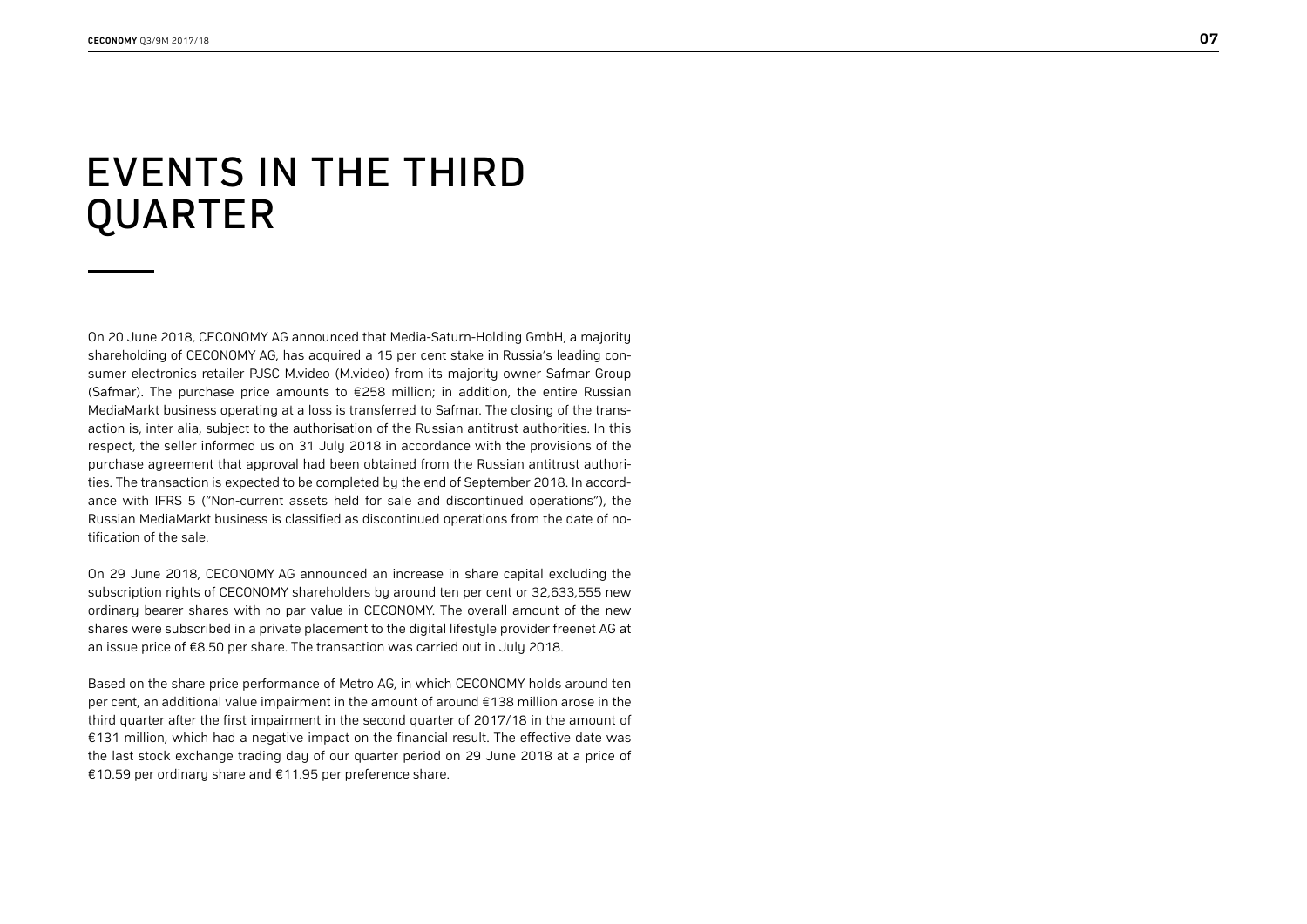## EVENTS AFTER THE REPORTING DATE

The increase in share capital of CECONOMY AG from €835,419,052.27 to €918,845,410.90 announced on 29 June 2018 was entered into the commercial register on 12 July 2018. CECONOMY will use the proceeds of €277 million to strengthen its balance sheet and increase its financial capacity for the further implementation of its strategic agenda. After the capital increase, the largest shareholder according to the published documents pursuant to the German Securities Trading Act is the shareholder group Haniel with around 22.7 per cent of the voting rights. Followed by Meridian Stiftung, Essen, (formerly: Schmidt-Ruthenbeck) with voting rights of around 14.3 per cent. freenet, as a new anchor shareholder, holds around 9.1 per cent. These are followed by the shareholder group Beisheim with around 6.6 per cent of the voting rights. The free float of CECONOMY AG is around 47.2 per cent.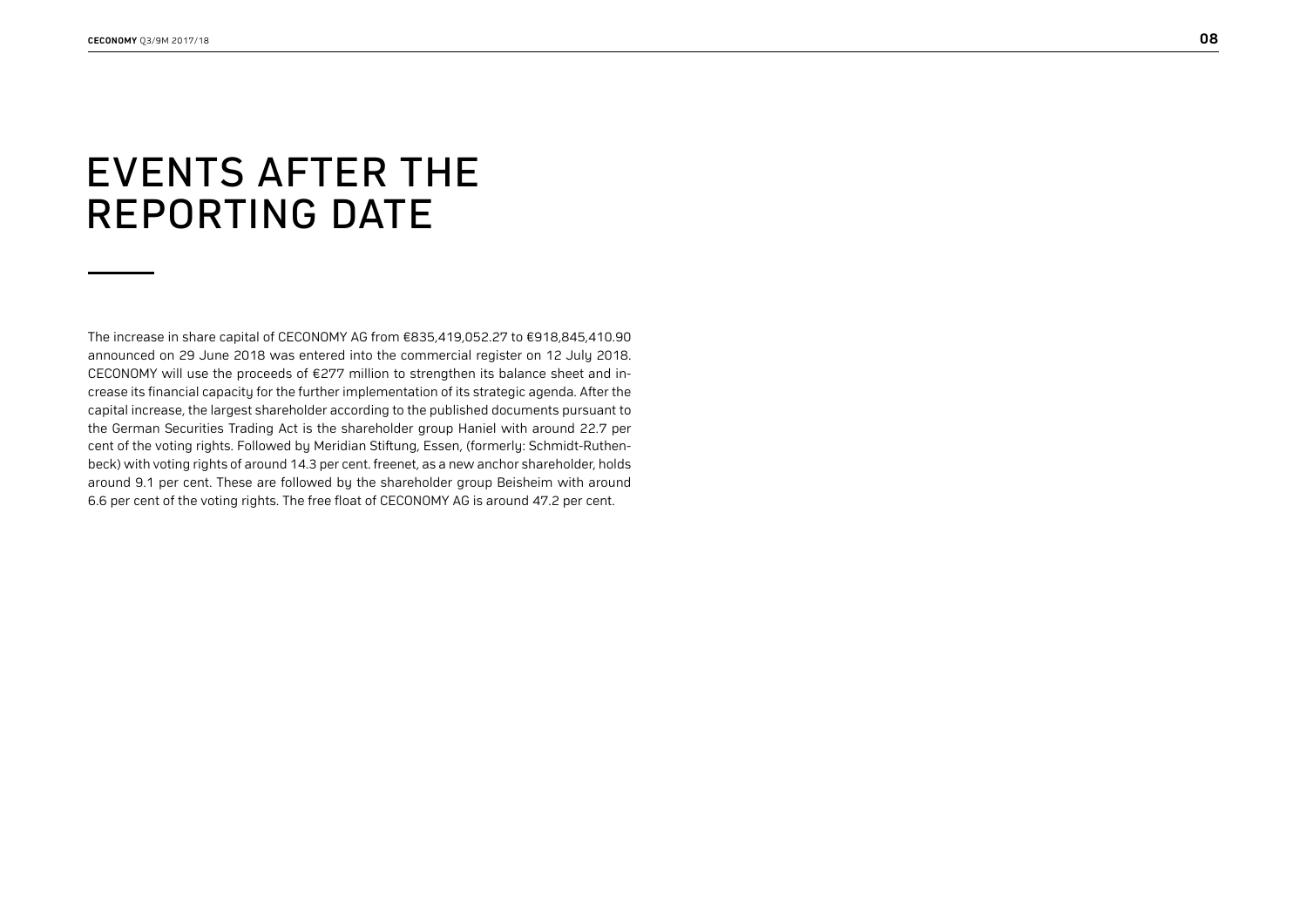## RESULTS IN DETAIL

### **Earnings position**

|                         |            | Sales (€ million)<br>Change |            |            |            | <b>Sales adjusted for currency</b><br>and portfolio change effects <sup>1</sup><br><b>Currency effects</b> |            |            | Like-for-like sales (local currency) |            |
|-------------------------|------------|-----------------------------|------------|------------|------------|------------------------------------------------------------------------------------------------------------|------------|------------|--------------------------------------|------------|
|                         | 03 2016/17 | 03 2017/18                  | 03 2016/17 | 03 2017/18 | 03 2016/17 | 03 2017/18                                                                                                 | 03 2016/17 | 03 2017/18 | 03 2016/17                           | 03 2017/18 |
| <b>Total</b>            | 4,629      | 4,598                       | 1.2%       | $-0.7%$    | $-0.4%$    | $-1.4%$                                                                                                    |            | 0.8%       | 2.3%                                 | $-0.7%$    |
| <b>DACH</b>             | 2,690      | 2,652                       | 2.1%       | $-1.4%$    | 0.1%       | $-0.4%$                                                                                                    |            | $-1.0%$    | 3.9%                                 | $-2.0%$    |
| Western/Southern Europe | 1,445      | 1,445                       | 1.4%       | 0.0%       | 0.0%       | 0.0%                                                                                                       |            | 0.0%       | $-1.4%$                              | $-0.8%$    |
| Eastern Europe          | 380        | 388                         | 6.7%       | 2.0%       | $-5.0%$    | $-13.5%$                                                                                                   |            | 15.5%      | 7.3%                                 | 7.7%       |
| Others                  | 114        | 114                         | $-28.0%$   | $-0.1%$    | $-2.2%$    | $-6.4%$                                                                                                    |            | 6.3%       | $-0.6%$                              | 7.0%       |

1 Forecast-relevant key figures, starting from financial year 2017/18

|                         |            | Sales (€ million) | Sales adjusted for currency<br>Change<br>and portfolio change effects <sup>1</sup><br><b>Currency effects</b> |            |            |            |            | Like-for-like sales (local currency) |            |            |
|-------------------------|------------|-------------------|---------------------------------------------------------------------------------------------------------------|------------|------------|------------|------------|--------------------------------------|------------|------------|
|                         | 9M 2016/17 | 9M 2017/18        | 9M 2016/17                                                                                                    | 9M 2017/18 | 9M 2016/17 | 9M 2017/18 | 9M 2016/17 | 9M 2017/18                           | 9M 2016/17 | 9M 2017/18 |
| <b>Total</b>            | 16,472     | 16,498            | 0.4%                                                                                                          | 0.2%       | 0.4%       | $-0.9%$    |            | 1.0%                                 | 1.0%       | 0.1%       |
| DACH                    | 9,694      | 9,567             | 1.1%                                                                                                          | $-1.3%$    | 0.5%       | $-0.4%$    |            | $-0.9%$                              | 1.7%       | $-0.9%$    |
| Western/Southern Europe | 5,075      | 5,188             | 0.2%                                                                                                          | 2.2%       | 0.0%       | 0.0%       |            | 2.2%                                 | $-1.8%$    | 0.4%       |
| Eastern Europe          | 1,290      | 1,327             | 5.7%                                                                                                          | 2.9%       | 1.6%       | $-7.4%$    |            | 10.2%                                | 8.1%       | 4.9%       |
| Others                  | 412        | 416               | $-22.4%$                                                                                                      | 0.9%       | 0.6%       | $-3.5%$    |            | 4.4%                                 | $-0.1%$    | 5.1%       |

1 Forecast-relevant key figures, starting from financial year 2017/18

With the signing of the agreement on the full disposal of the entire Russian MediaMarkt business, this is reported as discontinued operations beginning with the third quarter 2017/18. The reported numbers for the third quarter of 2017/18 were adjusted for the figures of the Russian MediaMarkt business and the previous year's figures adjusted accordingly. It should be noted that the general overhead costs allocated to Russia and a cost

allocation by the service company xplace for the operation of the digital price tags remain within the continuing operations since this reflects the current status immediately after the transaction. The consummation of the transaction is scheduled to be completed in late September 2018.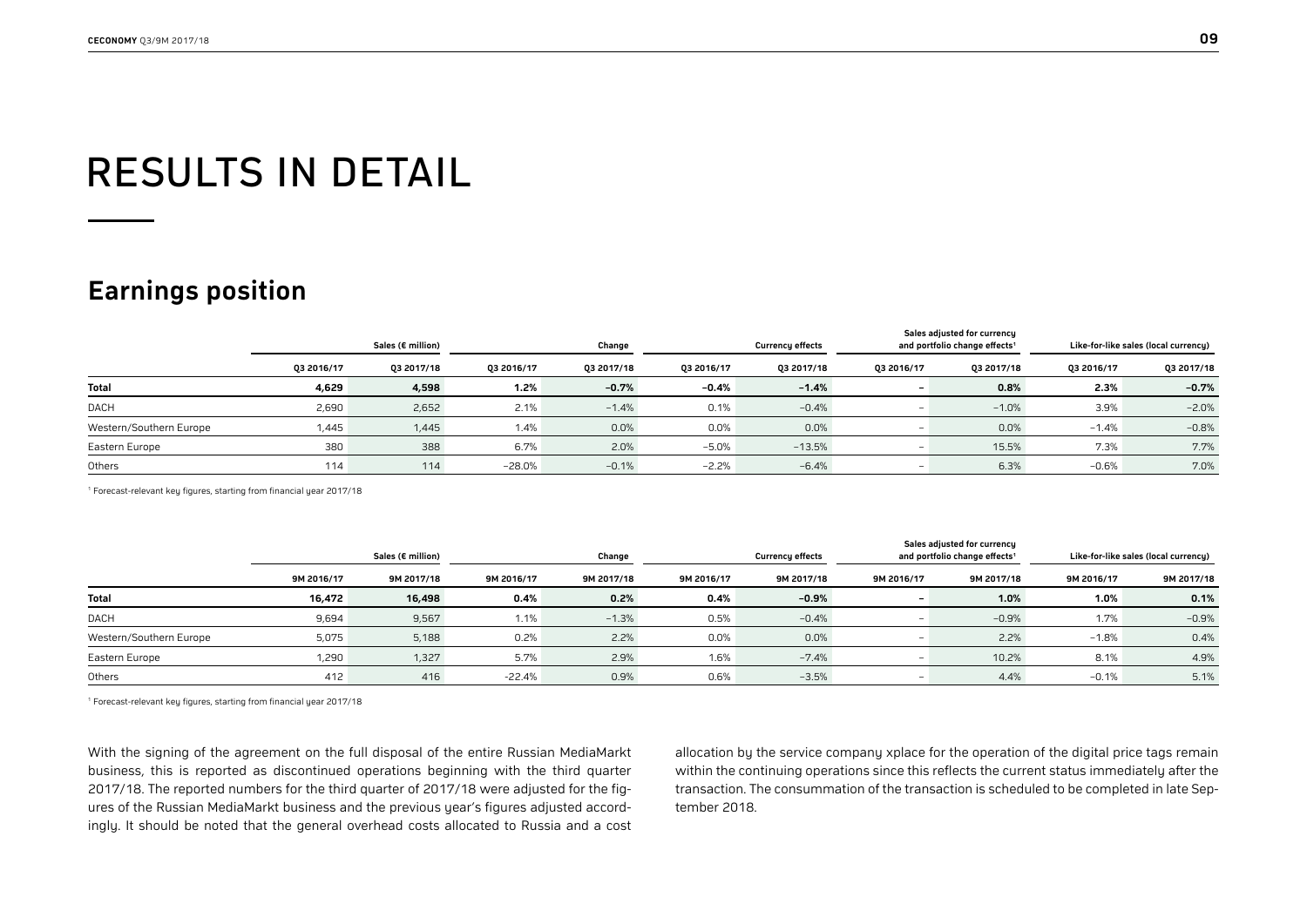#### **// GROUP SALES SLIGHTLY ABOVE PREVIOUS YEAR**

Group sales of CECONOMY increased by 0.2 per cent to around €16.5 billion in the **first nine months of 2017/18.** Adjusted for currency effects and portfolio changes, sales in the first nine months were 1.0 per cent higher compared to the value of the previous year. Like-forlike, Group sales were nearly at the previous year's level, with 0.1 per cent. The first half of 2017/18 was essentially characterised by moderate Christmas trading as well as the deliberately not repeated VAT campaign at Saturn Germany, which provided a significant contribution to sales in the previous year. In contrast, the fact that the pre-Easter week was in March had a positive effect.

In the **third quarter of 2017/18**, Group sales of CECONOMY decreased by –0.7 per cent to around €4.6 billion compared with the same period in the previous year. Adjusted for currency effects and portfolio changes, sales grew by 0.8 per cent. In addition to encouraging sales momentum surrounding the World Cup, this positive development was particularly due to strong growth rates in the areas of Online as well as Services & Solutions, which compensated for the shift of the Easter trading into the second quarter. Like-for-like, Group sales posted a decline of –0.7 per cent compared with the same period last year.

#### **// EXPLANATION OF SALES IN THE DACH SEGMENT**

The DACH segment recorded sales of €9.6 billion in the **first nine months of 2017/18**, which corresponds to a decline of 1.3 per cent. Adjusted for currency effects and portfolio changes, sales were -0.9 per cent below the previous year's level. In the first half of 2017/18, this was due to the deliberately not repeated VAT campaign at Saturn in Germany in the previous year, the expected lower sales of redcoon Germany and a decline in sales in Switzerland.

In the **third quarter of 2017/18**, sales in the DACH segment declined by 1.4 per cent and reached a total of €2.7 billion. Before currency effects and portfolio changes, sales fell by 1.0 per cent in comparison to the previous year. Positive sales momentum from the campaigns surrounding this year's World Cup could not compensate for the overall decline in sales in Germany.

#### **// EXPLANATION OF SALES IN THE WESTERN AND SOUTHERN EUROPE SEGMENT**

The Western and Southern Europe segment generated sales in the **first nine months of 2017/18** of €5.2 billion, which corresponds to an increase of 2.2 per cent. Adjusted for currency effects and portfolio changes, sales also grew by 2.2 per cent. In the first half of the year, sales developed particularly positive in Spain and Italy.

At €1.4 billion, sales in Western and Southern Europe in the **third quarter of 2017/18** remained at the same level as in the previous year. Sales adjusted for currency effects and portfolio changes also remained at the same level as in the previous year. In Spain, the campaigns surrounding the World Cup as well as double-digit growth in Online and Services & Solutions had a positive effect, which largely compensated for the negative development in the majority of the other units in the Western and Southern Europe segment.

#### **// EXPLANATION OF SALES IN THE EASTERN EUROPE SEGMENT**

Sales in the Eastern Europe segment increased by 2.9 per cent to €1.3 billion in the **first nine months of 2017/18**. Even adjusting for currency effects and portfolio changes, sales grew by 10.2 per cent. In the first half of the year, the significant devaluation of the Turkish lira weighed on segment sales. Before currency effects, Turkey posted a significant increase in sales.

Sales in the Eastern Europe segment increased by 2.0 per cent to around €0.4 billion in the **third quarter of 2017/18**. Adjusted for currency effects and portfolio changes, sales even grew by 15.5 per cent. Before currency effects, Turkey continued its successful sales trend from the previous quarters and once again grew in the double-digit percentage range also due to inflation.

#### **// EXPLANATION OF SALES IN THE OTHERS SEGMENT**

The Others segment recorded sales growth in the **first nine months of 2017/18** of 0.9 per cent to €0.4 billion. Adjusted for currency effects and portfolio changes, sales rose by 4.4 per cent. In the first half of the year, the stabilising business in Sweden contributed to the increase in sales and was able to more than offset the decline in revenues due to the termination of the redcoon operations.

In the **third quarter of 2017/18**, sales in the Others segment declined slightly, by 0.1 per cent, and reached a total of €0.1 billion. Adjusted for currency effects and portfolio changes, segment sales grew by 6.3 per cent. Before currency effects, Sweden was able to continue the positive sales trend since the beginning of the financial year as a result of the initiated restructuring measures.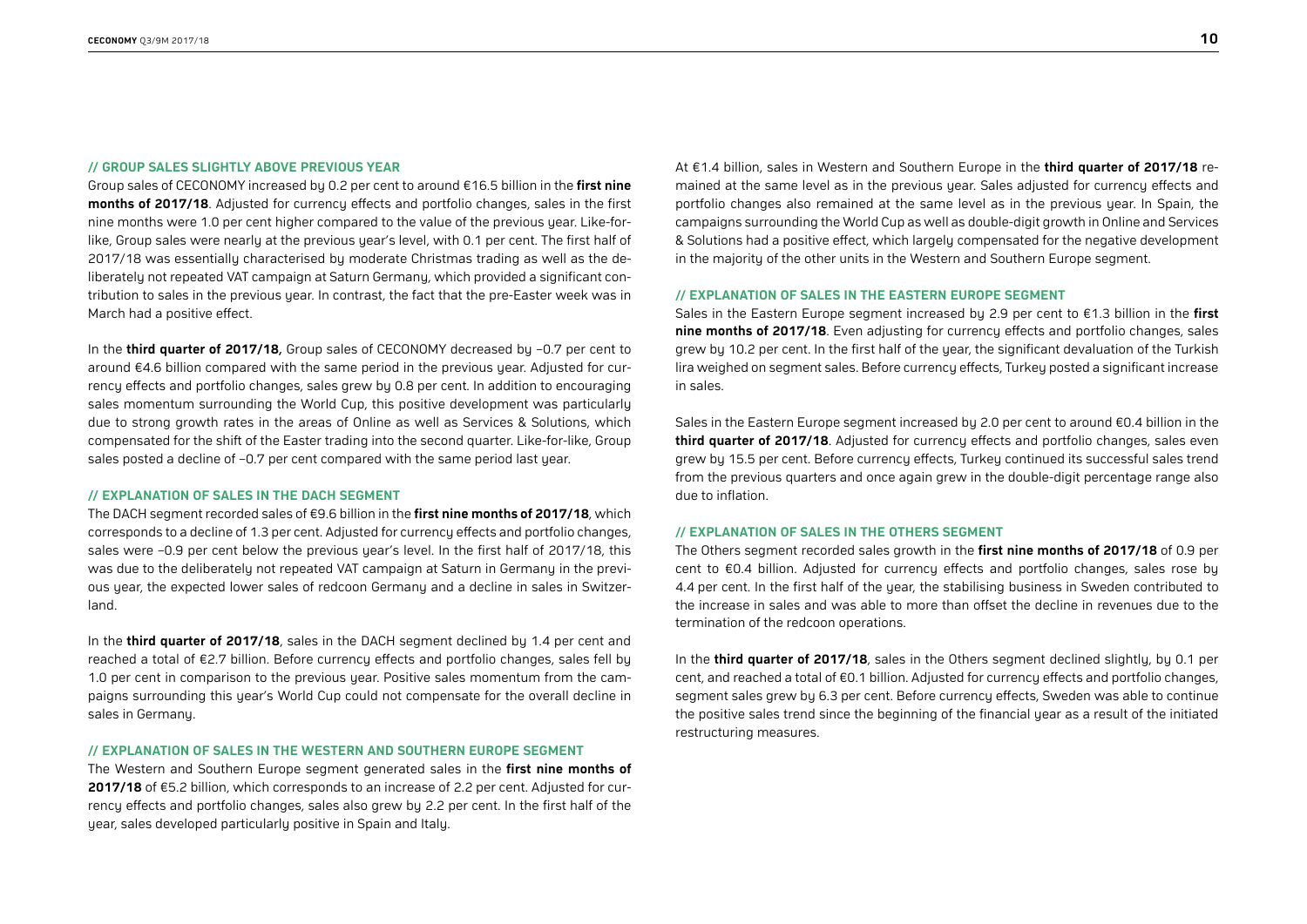|                      |            | Sales (€ million) |      | in % of total sales |
|----------------------|------------|-------------------|------|---------------------|
|                      | 03 2016/17 | 03 2017/18        |      |                     |
| Online               | 483        | 584               | 20.9 | 12.7                |
| Services & Solutions | 304        | 381               | 25.6 | 8.3                 |

|                      |            | Sales (€ million) | Change (%) | in % of total sales |
|----------------------|------------|-------------------|------------|---------------------|
|                      | 9M 2016/17 | 9M 2017/18        |            |                     |
| Online               | 1.753      | 1,988             | 13.4       | 12.1                |
| Services & Solutions | 975        | 1.115             | 14.4       | 6.8                 |

#### **// ONLINE BUSINESS CONTINUES TO GROW**

The successful growth of the Online business has continued in the first nine months of the reporting period and even accelerated in the third quarter. Total online sales rose in the first nine months by 13.4 per cent to around €2.0 billion and by 20.9 per cent to €584 million in the third quarter. The pure-play online activities of redcoon, which were closed in many countries last year, no longer had a negative impact on sales growth year-on-year. The online share of total sales in the first nine months amounted to 12.1 per cent (previous year: 10.6 per cent) and 12.7 per cent in the third quarter (previous year: 10.4 per cent).

The strong online sales growth was once again due to the pick-up option (in-store collection of goods ordered online) which was very popular among our customers. The pick-up rate was at around 41 per cent in the first nine months of the reporting period (previous year: around 39 per cent). In the third quarter, the rate was at around 40 per cent (previous year: around 39 per cent).

#### **// CONTINUED HIGH DEMAND FOR SERVICES & SOLUTIONS**

In the area of Services & Solutions, the successful growth trend also continued in the first nine months of the reporting period, with a sales increase of 14.4 per cent to  $\epsilon$ 1.1 billion. With this, Services & Solutions reached a share of 6.8 per cent of total sales (previous year: 5.9 per cent). The sales growth compared to the previous year accelerated in the third quarter to 25.6 per cent. With this, Services & Solutions generated sales in the amount of €381 million, which corresponds to a sales share of 8.3 per cent (previous year: 6.6 per cent). Mobile communications contracts and insurance as well as repair services and warrantu extensions performed particularly well.

Since the start of the World Cup, we have now been providing our customers with our Home Service in all German MediaMarkt and Saturn stores together with our cooperation partner "Deutsche Technikberatung" (DTB). The consistent focus of the service offering in the stores has been extended to 821 stores with the continuous expansion of the "SmartBars".

#### **// DYNAMIC INCREASE IN THE NUMBER OF MEMBERS ENROLLED IN OUR CUSTOMER PRO-GRAMMES**

The total number of customer programme members in both retail brands reached around 16.6 million members in nine countries as of 30 June 2018. In Germany, the number of MediaMarkt Club members grew by nearly 384,000 to around 4.5 million members as of 30 June 2018, as compared to 31 March 2018. Saturn has also expanded the number of Club members in Germany in the same period by about 198,000 to more than 1.4 million members.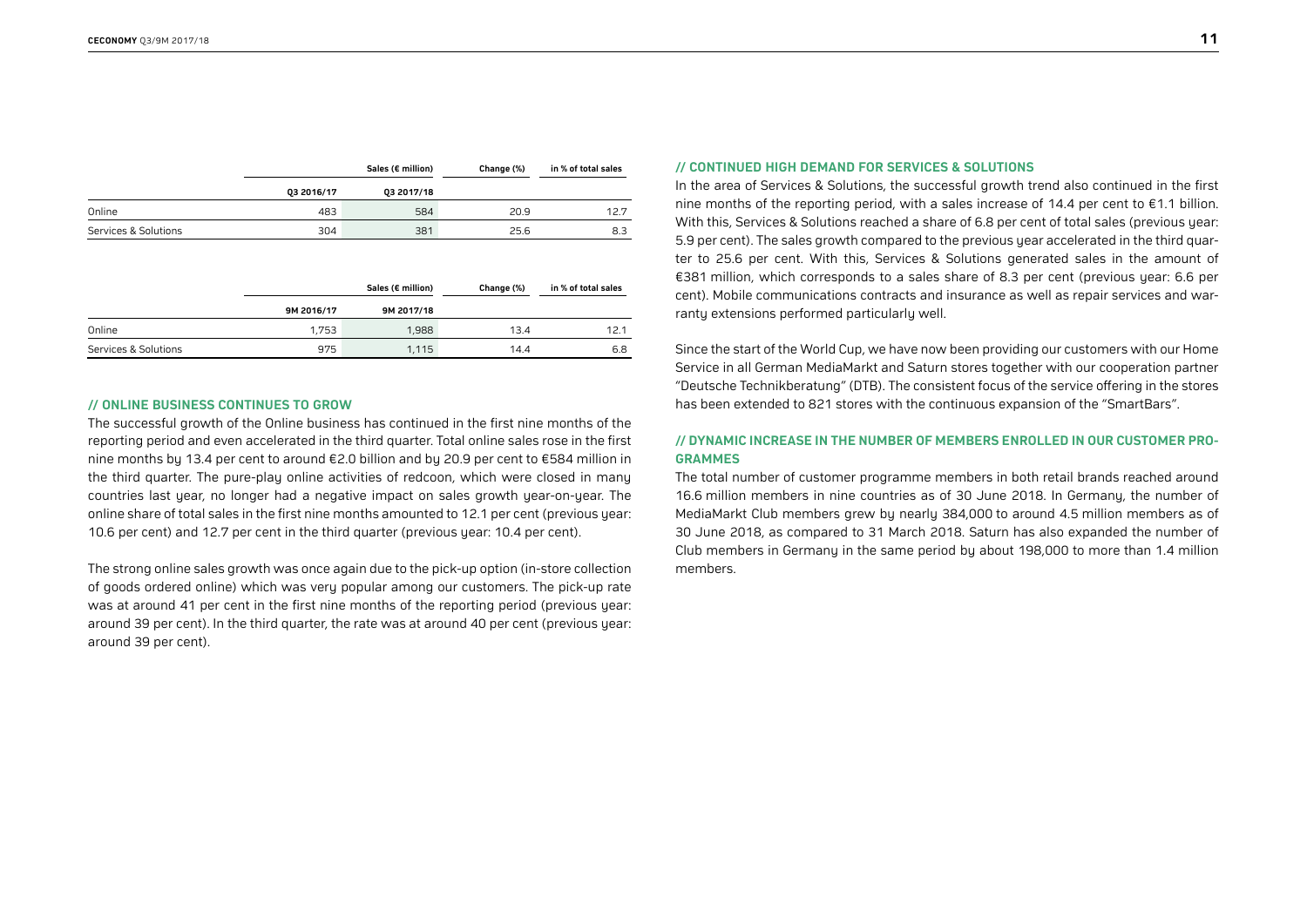|                         | Reported | <b>EBITDA</b><br>EBITDA before special items | EBITDA     | Change     | Reported<br><b>EBIT</b><br><b>EBIT</b><br>before special items |            | <b>EBIT</b>              | Change<br>Q3 2017/18 |  |
|-------------------------|----------|----------------------------------------------|------------|------------|----------------------------------------------------------------|------------|--------------------------|----------------------|--|
| $\bm{\epsilon}$ million |          | 03 2016/17<br>03 2017/18<br>03 2016/17       | 03 2017/18 | 03 2016/17 | 03 2016/17                                                     | 03 2017/18 |                          |                      |  |
| Total <sup>1</sup>      | $-16$    |                                              | 26         | 21         | $-70$                                                          | -49        | $-30$                    | 19                   |  |
| DACH                    |          | 24                                           | 29         |            | $-19$                                                          | $-4$       | $\overline{\phantom{0}}$ |                      |  |
| Western/Southern Europe | $-13$    | -9                                           |            | 15         | $-34$                                                          | $-29$      | $-13$                    | 16                   |  |
| Eastern Europe          |          |                                              | 14         |            |                                                                |            |                          |                      |  |
| Others                  | $-16$    | $-15$                                        | $-24$      |            | $-18$                                                          | $-17$      | $-25$                    | -8                   |  |

1 Including consolidation

|                         | Reported   | <b>EBITDA</b><br>EBITDA before special items | <b>EBITDA</b> | Change     | Reported<br>EBIT | EBIT<br><b>EBIT</b><br>before special items | Change     |            |
|-------------------------|------------|----------------------------------------------|---------------|------------|------------------|---------------------------------------------|------------|------------|
| $\epsilon$ million      | 9M 2016/17 | 9M 2016/17                                   | 9M 2017/18    | 9M 2017/18 | 9M 2016/17       | 9M 2016/17                                  | 9M 2017/18 | 9M 2017/18 |
| Total <sup>1</sup>      | 405        | 417                                          | 436           | 19         | 239              | 252                                         | 270        | 17         |
| DACH                    | 313        | 332                                          | 316           | $-16$      | 228              | 246                                         | 227        | $-19$      |
| Western/Southern Europe | 94         | 94                                           | 117           | 24         | 34               | 34                                          | 60         | 26         |
| Eastern Europe          | 46         | 42                                           | 43            |            | 31               | 27                                          | 27         |            |
| Others                  | $-49$      | $-50$                                        | $-40$         | 10         | $-53$            | $-54$                                       | $-44$      | 10         |

1 Including consolidation

#### **// EBITDA IN THE THIRD QUARTER ABOVE PREVIOUS YEAR**

In the **first nine months of 2017/18**, Group EBITDA amounted to €436 million. In the prioryear period, this amounted to €417 million before special items or €405 million including special items. Adjusted for the profit contribution of Fnac Darty, Group EBITDA in the first nine months of 2017/18 of the current financial year reached €416 million and was therefore on previous year's level. The gross margin decreased by 0.4 per cent to 19.6 per cent in the first nine months of 2017/18.

At €166 million, depreciation and amortisation in the first nine months of 2017/18 was roughly on par with the previous year's level. Therefore, Group EBIT amounted to €270 million. In the prior-year period, Group EBIT still amounted to €252 million before special items or €239 million including special items. Excluding the profit contribution of Fnac Darty, Group EBIT was also on previous year's level, at €250 million.

In the first half of the year, the negative effects of moderate Christmas trading including the pull-forward effects from the highly competitive "Black Friday" particularly in Germany had an impact on the result. In contrast, however, the absence of known non-recurring effects in the previous year and positive effects from the valuation of goods in our inventories as well as the wind-down of redcoon made a positive contribution.

In the **third quarter of 2017/18**, Group EBITDA of €26 million was generated. In the prioryear period, this amounted to €4 million before special items or €–16 million including special items. The gross margin decreased by 0.1 per cent to 20.2 per cent. At €56 million in the third quarter of 2017/18, depreciation and amortisation slightly exceeded the previous year's value of €54 million. Therefore, Group EBIT amounted to €–30 million. In the prioryear period, Group EBIT amounted to €–49 million before special items or €–70 million including special items.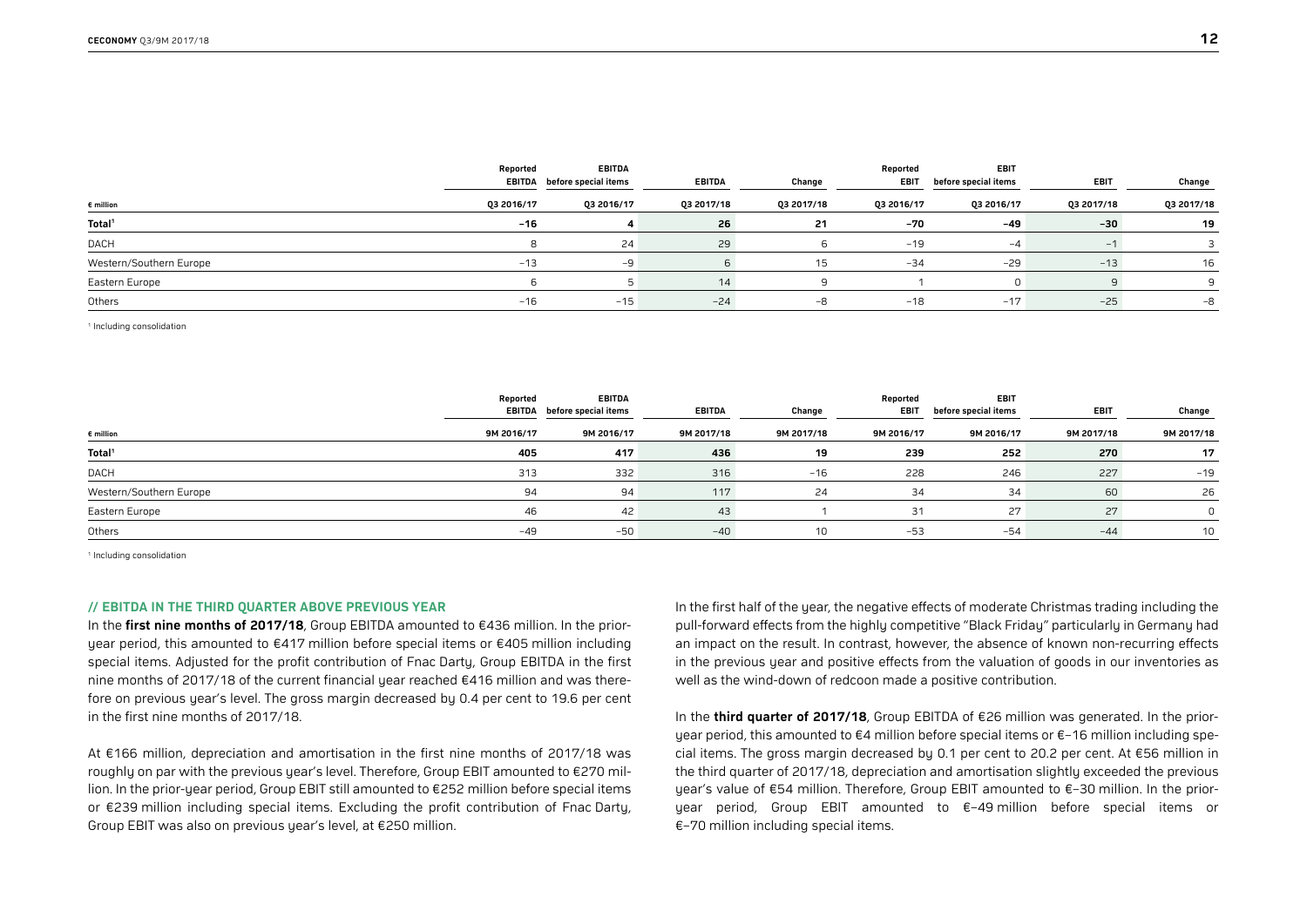The result in Germany was broadly at the same level of the previous year. While, on the one hand, declining sales had a negative impact, the result was supported, on the other hand, in particular due to a change in the valuation of gift card liabilities following a revision in the prevailing legal norms. Based on the restructuring initiated in the past financial year and its repositioning, Italy posted solid development in earnings.

In the following comments on figures by year-on-year comparison, the results for the previous year's period are before special items.

#### **// EXPLANATION OF THE RESULT FOR THE DACH SEGMENT**

In the segment DACH EBITDA was €–16 million lower in the **first nine months of 2017/18** than in the previous year's period, at €316 million. At €89 million, depreciation and amortisation was slightly above the previous year's level of €86 million. DACH generated EBIT of €227 million (previous year: €246 million). In the first half of the year, the particularly moderate Christmas trading in Germany including pull-forward effects from the highly competitive "Black Friday" as well as the low capacity utilisation in the service business impacted the segment result.

In the **third quarter of 2017/18**, the EBITDA of the DACH segment improved by €6 million to €29 million. At €31 million, depreciation and amortisation was slightly above the previous year's level of €28 million. Therefore, EBIT in the DACH segment improved by €3 million to €–1 million. Despite a solid performance in the Services & Solutions segment and successful campaigns surrounding the World Cup, earnings development in Germany was only broadly at the level of the previous year. While, on the one hand, declining sales had a negative impact, the result was supported, on the other hand, in particular due to a change in the valuation of gift card liabilities following a revision in the prevailing legal norms. The wind-down of redcoon had a positive effect.

#### **// EXPLANATION OF THE RESULT FOR THE WESTERN AND SOUTHERN EUROPE SEGMENT**

In Western and Southern Europe, the EBITDA grew in the **first nine months of 2017/18** by €24 million to €117 million. Depreciation and amortisation weakened slightly by €3 million to €57 million. Therefore, EBIT rose to €60 million (previous year: €34 million). The Netherlands, in particular, developed positively in the first half of the year, as it also benefited from the non-recurrence of losses from the insolvency of a telecom provider in the previous year.

In the Western and Southern Europe segment, EBITDA grew in the **third quarter of 2017/18** by €15 million to €6 million. At €19 million, depreciation and amortisation also remained virtually at the previous year's level in the third quarter. Therefore, EBIT improved to €–13 million (previous year: €–29 million). This was largely due to the solid earnings development in Italy as a result of restructuring initiated in the past financial year and its repositioning. In addition, there was a positive effect from the expected reversal of the budget-related high deferrals in the first quarter of the previous year.

#### **// EXPLANATION OF THE RESULT FOR THE EASTERN EUROPE SEGMENT**

At €43 million, EBITDA in the Eastern Europe segment in the **first nine months of 2017/18** was around the same level as in the previous year. This does not include the activities of the retail business in Russia, which both in the current year and the previous year were reported as discontinued operations. As depreciation and amortisation was unchanged, EBIT remained constant at €27 million. In the first half of the year, the weaker result in Poland was due to increased personnel costs after a collective bargaining agreement adjustment.

In the **third quarter of 2017/18**, EBITDA improved by €9 million to €14 million due to the developments in Turkey. With amortisation and depreciation unchanged, EBIT increased to €9 million (previous year: €0 million).

#### **// EXPLANATION OF THE RESULT FOR THE OTHERS SEGMENT**

In the **first nine months of 2017/18**, EBITDA grew, as compared to the previous year's period, by €10 million to €–40 million. With depreciation and amortisation at the previous year's level, EBIT improved to €–44 million (previous year: €–54 million). In the first half of the year, there were opposing effects from the positive earnings contribution of Fnac Darty and the planned build-up of the CECONOMY AG holding.

In the **third quarter of 2017/18**, EBITDA decreased by €8 million to €–24 million due to planned further build-up of the CECONOMY AG holding as well as project costs. With amortisation and depreciation unchanged, EBIT also decreased to €–25 million (previous year:  $E-17$  million).

#### **/**/ **EARNINGS PER SHARE DECLINED**

In the following comments on figures by year-on-year comparison, the results for the previous year's period relate to continued operations before special items.

In the **first nine months of 2017/18**, earnings before taxes reduced from €240 million to €9 million. The main reason for this was a significant decline in the financial result by €–248 million to €–261 million, which was mainly due to the value impairment of our stake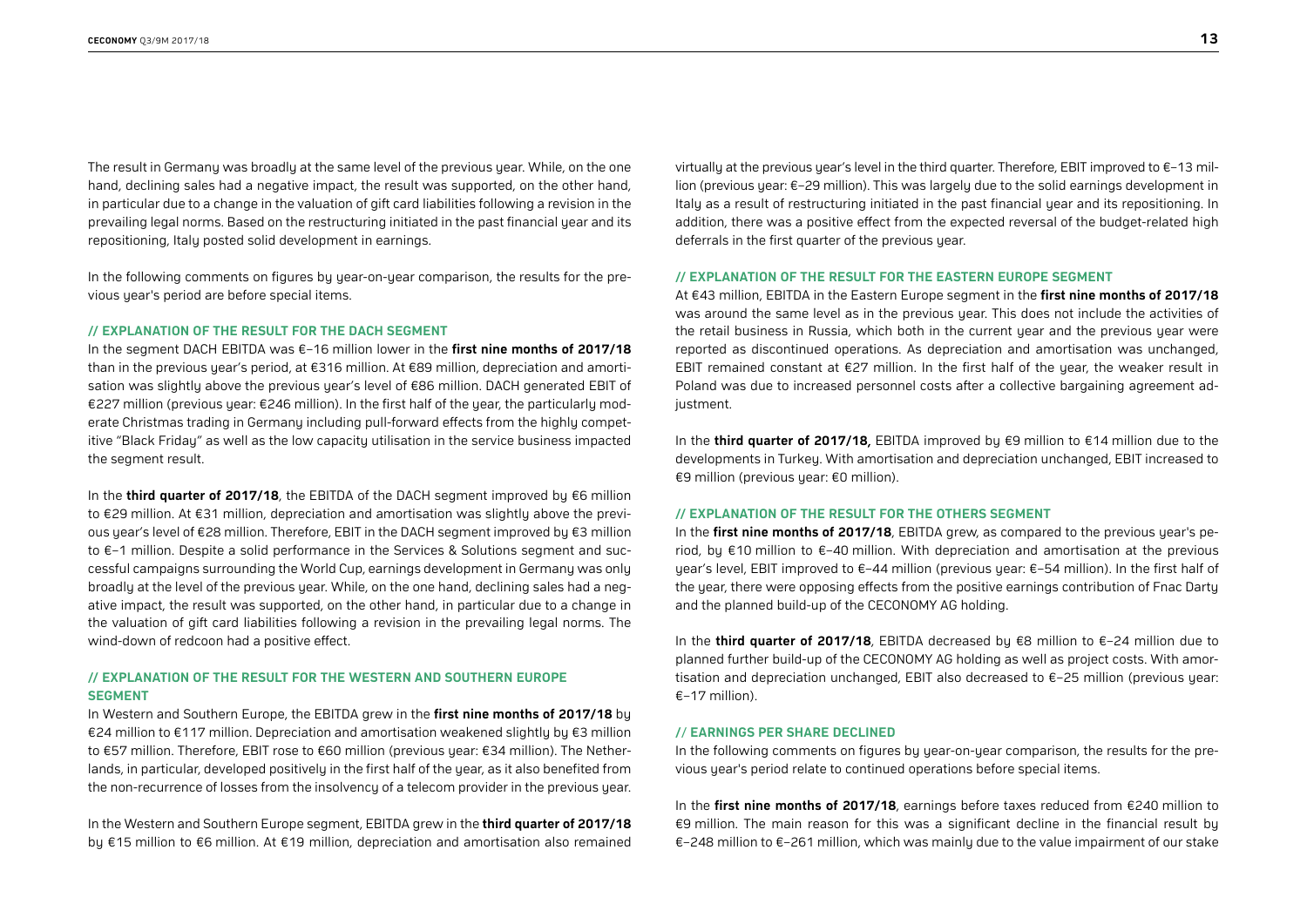in Metro AG in the second and third quarter of 2017/18 in the amount of about €268 million. Due to the use of the integrated approach, the lower earnings before taxes led to a tax expense in the amount of €6 million (previous year: €113 million). Compared to the first half of 2017/18, the tax rate increased from 52.9 per cent to 71.6 per cent (9M 2016/17: 47.1 per cent). This increase resulted, in particular, from the non-tax-relevant value impairment of our stake in Metro AG.

Therefore, the profit or loss for the period fell from €127 million to €3 million. As the minorities did not participate in the value impairment of Metro AG, the share of minority interest in the profit or loss for the period grew to €64 million (previous year: €38 million). This resulted in a profit or loss for the period attributable to shareholders of CECONOMY AG of €–61 million (previous year: €89 million) or €–0.19 per share (previous year: €0.27 per share).

Earnings before taxes in the **third quarter of 2017/18** fell from €–61 million to €–184 million. The increase in EBIT did not compensate the decline in the financial result in the amount of  $\epsilon$ -142 to  $\epsilon$ -154 million. The significant decline in the financial result is essentially due to the value impairment of our stake in Metro AG. Due to another significant decline of the share price of Metro AG in the third quarter of the current financial year, this resulted in a value impairment to €10.59 per ordinary share and €11.95 per preference share. As a result, the Other Investment result in the third quarter amounted to €-138 million (previous year: €0 million). Furthermore, higher interest expenses contributed to a lower financial result. Tax income increased from €29 million to €93 million.

The profit and loss for the period fell from  $\epsilon$ -32 million to  $\epsilon$ -90 million. As the minorities did not participate in the value impairment of Metro AG in the third quarter, the share of minoritu interest in the profit or loss for the period grew from  $\epsilon$ -2 million to €13 million. This resulted in a profit or loss for the period attributable to shareholders of CECONOMY AG of €–104 million (previous year: €–29 million) or €–0.32 per share (previous year: €–0.09 per share).

| $E$ million                                                                  | 03 2016/171 | 03 2017/18 | 9M 2016/171 | 9M 2017/18 |
|------------------------------------------------------------------------------|-------------|------------|-------------|------------|
| <b>Earnings before interest and taxes</b><br>(EBIT)                          | -49         | $-30$      | 252         | 270        |
| Other Investment result                                                      | 0           | $-138$     | 0           | $-239$     |
| Interest income                                                              | 4           | 3          | 12          | 18         |
| Interest expenses                                                            | $-9$        | $-14$      | $-19$       | $-29$      |
| Other Financial result                                                       | -6          | $-5$       | -6          | $-10$      |
| <b>Net financial result</b>                                                  | $-11$       | $-154$     | $-12$       | $-261$     |
| Earnings before taxes (EBT)                                                  | -61         | $-184$     | 240         | 9          |
| Income taxes                                                                 | 29          | 93         | $-113$      | -6         |
| Profit or loss for the period                                                | $-32$       | $-90$      | 127         | 3          |
| Profit or loss for the period attributable<br>to non-controlling interests   | $-2$        | 13         | 38          | 64         |
| Profit or loss for the period attributable<br>to shareholders of CECONOMY AG | $-29$       | $-104$     | 89          | $-61$      |
| Earnings per share in $\epsilon$ (basic =<br>diluted)                        | $-0.09$     | $-0.32$    | 0.27        | $-0.19$    |

1 All previous-year figures are stated before special items.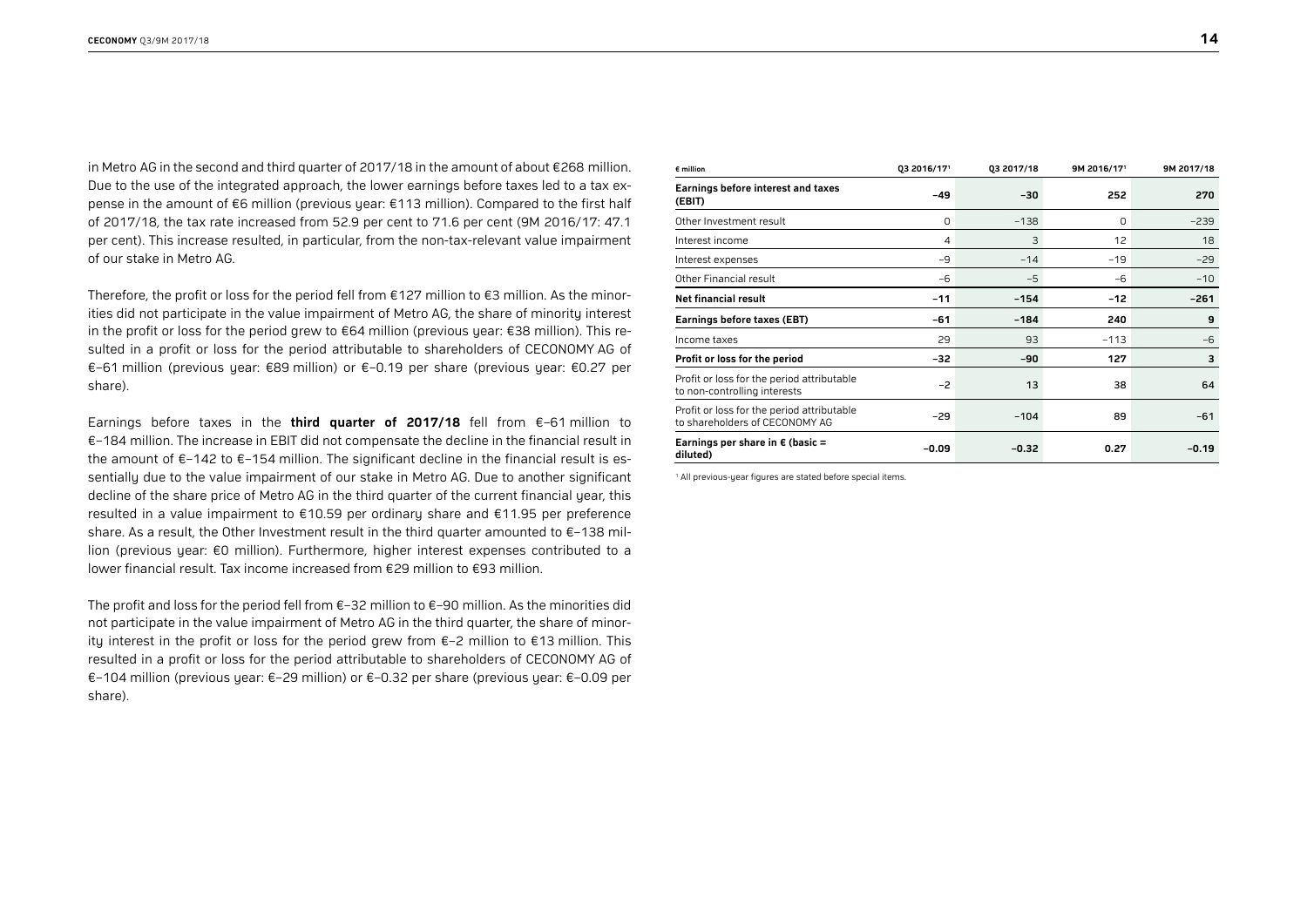### **Financial and asset position**

#### **// CASH FLOW**

| $\epsilon$ million                         | 9M 2016/17 | 9M 2017/18 | Change |
|--------------------------------------------|------------|------------|--------|
| Cash flow from operating activities        | 166        | 256        | 89     |
| Cash flow from investing activities        | $-202$     | $-212$     | -10    |
| Cash flow from financing activities        | $-104$     | 65         | 169    |
| Change in net working capital <sup>1</sup> | $-43$      | 18         | 61     |
| Free cash flow                             | -61        | 25         | 87     |

1 Reported change in net working capital presented from the related statement of financial position items, adjusted for currency effects as well as investments and divestments.

In the first nine months of the financial year 2017/18, **cash flow from operating activities** from continuing operations resulted in a cash inflow of €256 million. This compares to a cash inflow from continuing operations of €166 million in the previous year.<br>The €89 million higher cash flow from operating activities was mainly due to the improve-

ment of the **change in net working capital** by €61 million. This was also influenced posi tively by a temporary improvement of the trade liabilities due to the weekday effects as of<br>the closing date of 30 June 2018. Income tax payments that were lower by  $\epsilon$ 35 million due<br>to tax refunds for dividends received

icantly lower amount of goods was purchased in the second quarter followed by a slight reduction in inventories over the third quarter. Overall, this was reflected in a lower build up of inventories through the first nine months of the financial year 2017/18. However, a temporary optimisation of payment terms in the third quarter did not compensate for the reduced build-up of liabilities due to a cha

#### **Net working capital1**

| $\bm{\epsilon}$ million                                         | 30/09/2016 | 30/06/2017   | Change | 30/09/2017 | 30/06/2018 | Change |
|-----------------------------------------------------------------|------------|--------------|--------|------------|------------|--------|
| Inventories                                                     | 2,293      | 2,788        | 495    | 2,449      | 2,819      | 371    |
| Trade receivables                                               | 322        | 418          | 97     | 497        | 545        | 48     |
| Receivables due from suppliers <sup>2</sup>                     | 1,157      | 1,005        | $-151$ | 1,197      | 1,102      | $-95$  |
| Credit card receivables                                         | 28         | 40           | 13     | 66         | 57         | $-9$   |
| Prepayments on inventories                                      |            | <sup>n</sup> | 0      | $\Omega$   |            |        |
| Trade liabilities                                               | $-4,359$   | $-4,739$     | $-380$ | $-4,817$   | $-5,151$   | $-333$ |
| Liabilities to customers                                        | $-134$     | $-138$       | $-4$   | $-129$     | $-32$      | 97     |
| Accrued sales from vouchers and customer loyalty programmes     | $-51$      | $-64$        | $-14$  | $-63$      | $-144$     | $-81$  |
| Provisions for customer loyalty programmes and rights of return | $-18$      | $-18$        | 0      | $-19$      | $-17$      |        |
| Prepayments received on orders                                  | $-32$      | $-37$        | $-5$   | $-39$      | $-38$      |        |
| Net working capital                                             | $-795$     | $-744$       | 51     | -858       | $-857$     |        |

<sup>1</sup> Balance sheet figures were adjusted for discontinued operations to enable comparison.

2 Includes €29 million as of 30 September 2016, which was reported in the balance sheet under the other financial assets item in non-current assets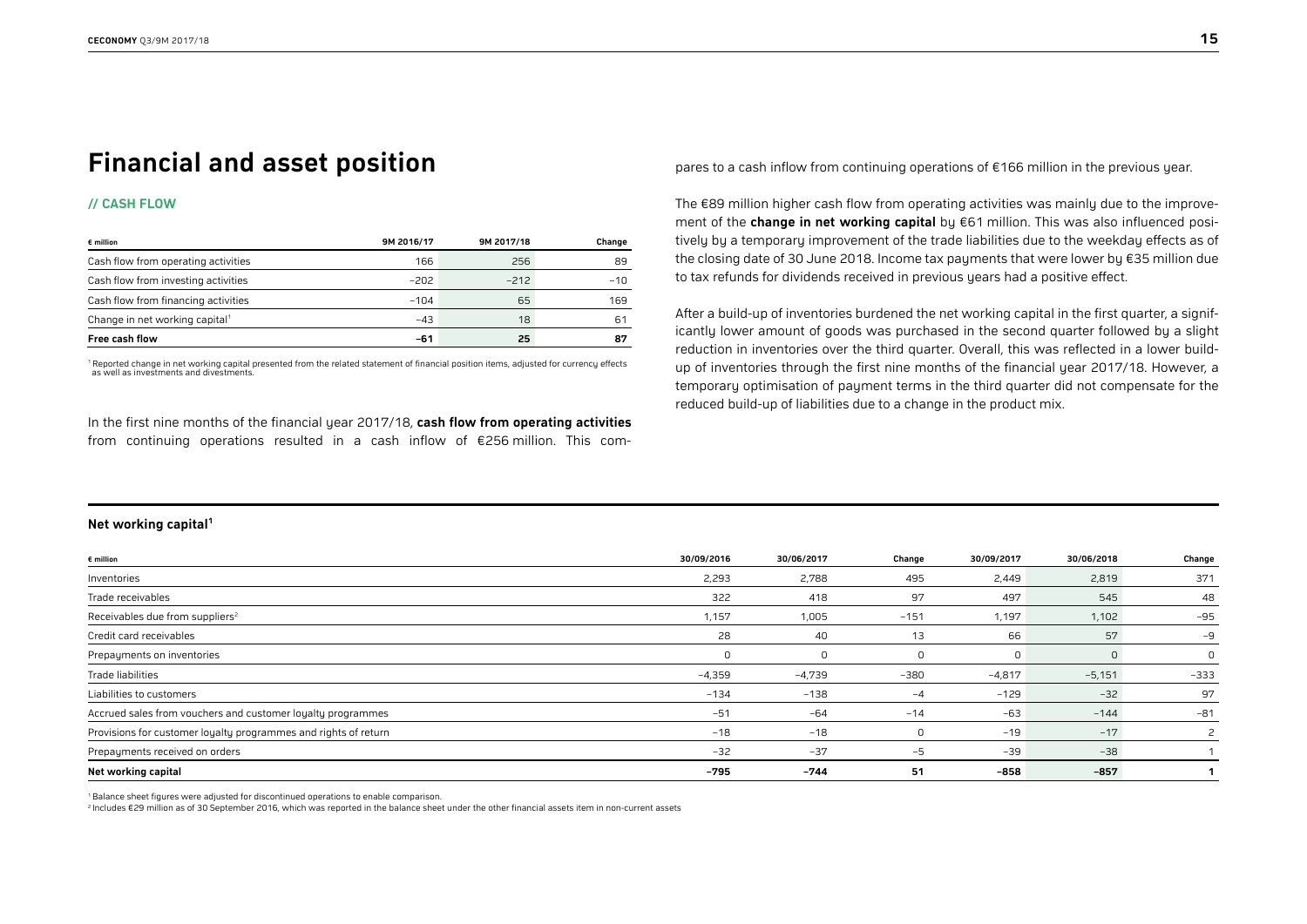**Cash flow from investing activities** of continuing operations totalled €–212 million in the first nine months compared to  $\epsilon$ -202 million in the prior-year period. This increase was largely due to an investment in money market funds in the amount of  $E45$  million, while the absence of corporate acquisitions as well as lower expenses for expansion had the opposite effect.

**Cash flow from financing activities** of continuing operations recorded a cash inflow of €65 million in the first nine months (previous year: cash outflow of €104 million). The payment of dividends to the shareholders of CECONOMY AG amounted to €85 million. In addition, dividends were paid to store managers in the amount of €30 million (previous year: €32 million). In contrast, the net raising of financing debts amounted to €156 million and a cash inflow of €25 million occurred from the dividend payment of Metro AG. In the previous year, CECONOMY paid out the total dividend in the amount of  $E$ 327 million prior to the demerger of the former Metro Group.

The **free cash flow** from continuing operations amounted to €25 million in the first nine months and was thus higher by €87 million compared to the previous year. This is largely due to an improved cash flow from operating activities.

#### **// LOWER NET LIQUIDITY**

As of 30 June 2018, the balance sheet net liquidity from continuing operations amounted to €174 million. The comparable value for the previous year as of 30 June 2017 for continuing operations was at  $\epsilon$ 433 million. The year-on-year decline is primarily due to the acquisition of a share of around 24 per cent in French competitor Fnac Darty.

#### **// INVESTMENTS UNCHANGED YEAR ON YEAR**

According to the segment report, **investments** in the first nine months of 2017/18 amounted to €190 million and are at the same level to the previous year (previous year: €188 million). In the third quarter, €63 million was invested (previous year: €77 million). The network of stores was extended to 29 stores in the first nine months of 2017/18. In contrast, six stores were closed in the reporting period.

At the end of the third quarter, our network comprised 1,019 **stores** in total. In the third quarter, a total of ten stores were newly opened. Most of the openings were in Turkey, with six, followed by one each in Germany, Italy, Spain and Poland. In contrast, two stores in Italy were closed in the same period.

Compared to 30 September 2017, the average **selling space per store** declined by –2.3 per cent to 2,743 square metres, mainly as a result of the smaller size of the newly opened stores and additional store rightsizings. At the end of financial year 2016/17, the average selling space per store was still 2,808 square metres.

#### **// FINANCING**

CECONOMY AG uses issues on the capital market for medium- and long-term financing. A euro-denominated commercial paper programme with a maximum volume of €500 million is available to CECONOMY AG. As of 30 June 2018, commercial paper with a volume of €347 million was utilised.

Furthermore, a syndicated credit facility is available to CECONOMY AG in a total amount of €550 million with a term until 2023 and multi-year bilateral credit facilities totalling €490 million. Neither the syndicated credit facility nor the multi-year bilateral facilities were utilised as of 30 June 2018.

CECONOMY continues to have an investment grade rating from the international rating agencies, Moodu's and Scope (Moodu's: Baa3, Scope: BBB-) with a stable outlook in each case. A downgrade of our rating into the non-investment-grade range below Baa3/BBB– would have negative implications for our liquidity and Group financing. Furthermore, negative implications for the net working capital cannot be ruled out. Obtaining this investment grade rating is one of the main pillars of our balanced financial strategy.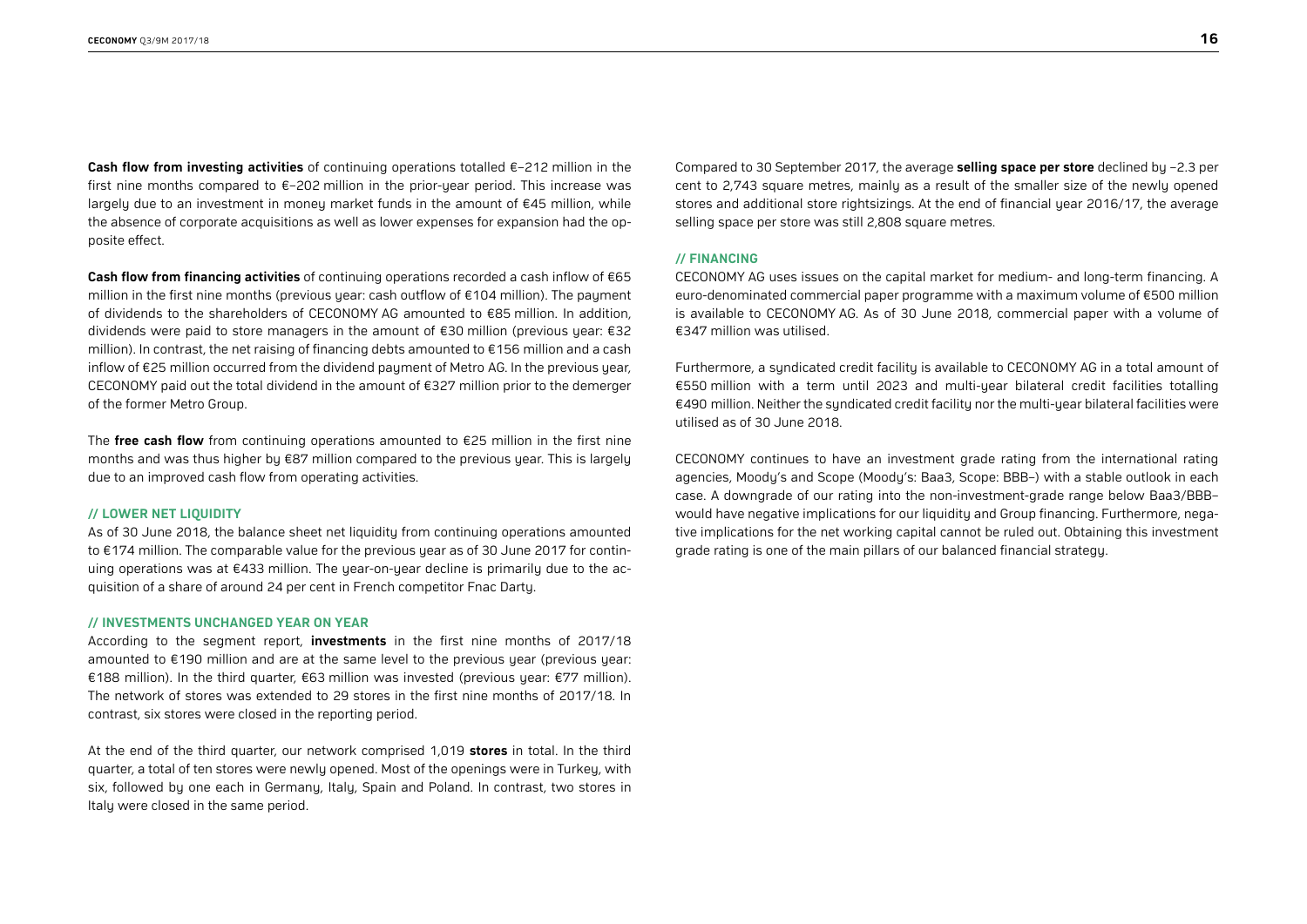### **Discontinued operations**

In accordance with IFRS 5, the Russian MediaMarkt business with the exception of the general overhead costs allocated to Russia and a cost allocation by the service company xplace for the operation of the digital price tags, which remain as continuing operations, are classified as discontinued operations.

The profit or loss for the period from discontinued operations amounted to  $\varepsilon$ -155 million in the first nine months of 2017/18 and €–152 in the third quarter. The majority of the loss is due to the value impairment of the divested Russian MediaMarkt business. Also included are a negative operating result as well as non-recurring expenses in connection with the planned disposal. Profit or loss for the period attributable to non-controlling interests was €–35 million (third quarter: €–34 million). Accordingly, the profit or loss for the period from discontinued operations attributable to shareholders of CECONOMY AG amounted to €–120 million or €–0.37 per share for the first nine months and €–117 million or €–0.36 per share for the third quarter.

The assets held for sale amounted to €160 million and liabilities held for sale were €171 million.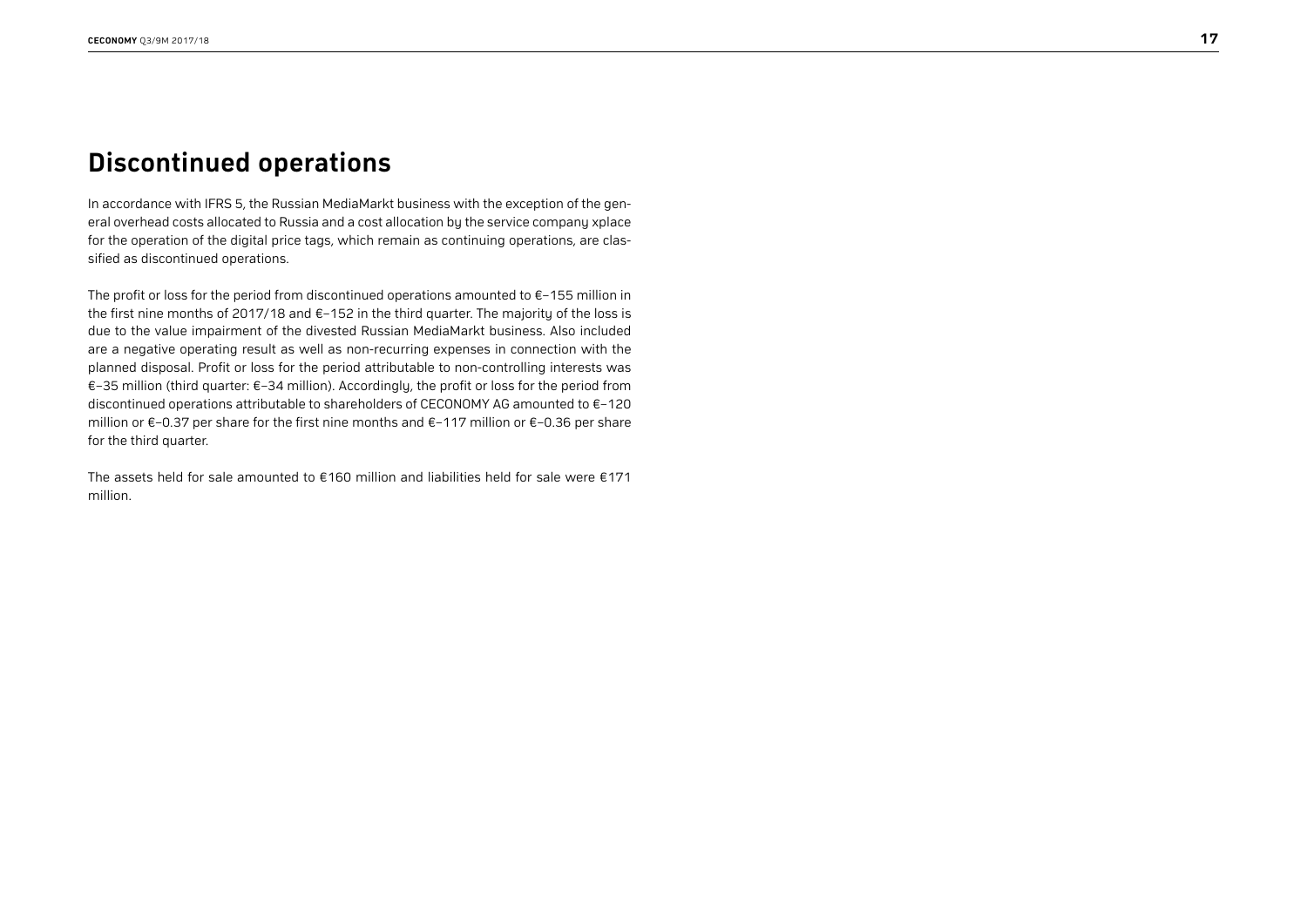## INTERIM CONSOLIDATED FINANCIAL STATEMENTS

### **Income statement**

| $E$ million                                                              | 03 2016/17 | 03 2017/18 | 9M 2016/17 | 9M 2017/18 |
|--------------------------------------------------------------------------|------------|------------|------------|------------|
| <b>Sales</b>                                                             | 4,629      | 4,598      | 16,472     | 16,498     |
| Cost of sales                                                            | $-3.686$   | $-3.668$   | $-13,166$  | $-13,257$  |
| <b>Gross profit on sales</b>                                             | 943        | 930        | 3,306      | 3,242      |
| Other operating income                                                   | 30         | 29         | 119        | 108        |
| Selling expenses                                                         | $-905$     | $-866$     | $-2,788$   | $-2,710$   |
| General administrative expenses                                          | $-136$     | $-120$     | $-394$     | $-384$     |
| Other operating expenses                                                 | $-2$       | $-2$       | $-5$       | -6         |
| Earnings share of operating companies<br>recognised by the equity method | $\Omega$   | $-1$       | $\Omega$   | 20         |
| Earnings before interest and taxes<br>(EBIT)                             | $-70$      | $-30$      | 239        | 270        |
| Other investment result                                                  | 0          | $-138$     | 0          | $-239$     |
| Interest income                                                          | 4          | 3          | 12         | 18         |
| Interest expenses                                                        | $-9$       | $-14$      | $-19$      | $-29$      |
| Other financial result                                                   | -6         | $-5$       | -6         | $-10$      |
| <b>Net financial result</b>                                              | $-11$      | $-154$     | $-13$      | $-261$     |
| <b>Earnings before taxes (EBT)</b>                                       | -81        | $-184$     | 227        | 9          |
| Income taxes                                                             | 24         | 93         | $-133$     | $-6$       |

| $E$ million                                                                  | 03 2016/17 | 03 2017/18 | 9M 2016/17 | 9M 2017/18 |
|------------------------------------------------------------------------------|------------|------------|------------|------------|
| Profit or loss for the period from<br>continuing operations                  | -57        | $-90$      | 94         | 3          |
| Profit or loss for the period from<br>discontinued operations                | 186        | $-152$     | 406        | $-155$     |
| Profit or loss for the period                                                | 130        | $-242$     | 500        | $-153$     |
| Profit or loss for the period attributable<br>to non-controlling interests   | $-3$       | $-21$      | 37         | 28         |
| from continuing operations                                                   | 0          | 13         | 31         | 64         |
| from discontinued operations                                                 | $-3$       | $-34$      | 6          | $-35$      |
| Profit or loss for the period attributable<br>to shareholders of CECONOMY AG | 132        | $-221$     | 463        | $-181$     |
| from continuing operations                                                   | $-57$      | $-104$     | 64         | $-61$      |
| from discontinued operations                                                 | 189        | $-117$     | 400        | $-120$     |
| Earnings per share in $\epsilon$ (basic =<br>diluted)                        | 0.41       | $-0.68$    | 1.42       | $-0.56$    |
| from continuing operations                                                   | $-0.17$    | $-0.32$    | 0.19       | $-0.19$    |
| from discontinued operations                                                 | 0.58       | $-0.36$    | 1.22       | $-0.37$    |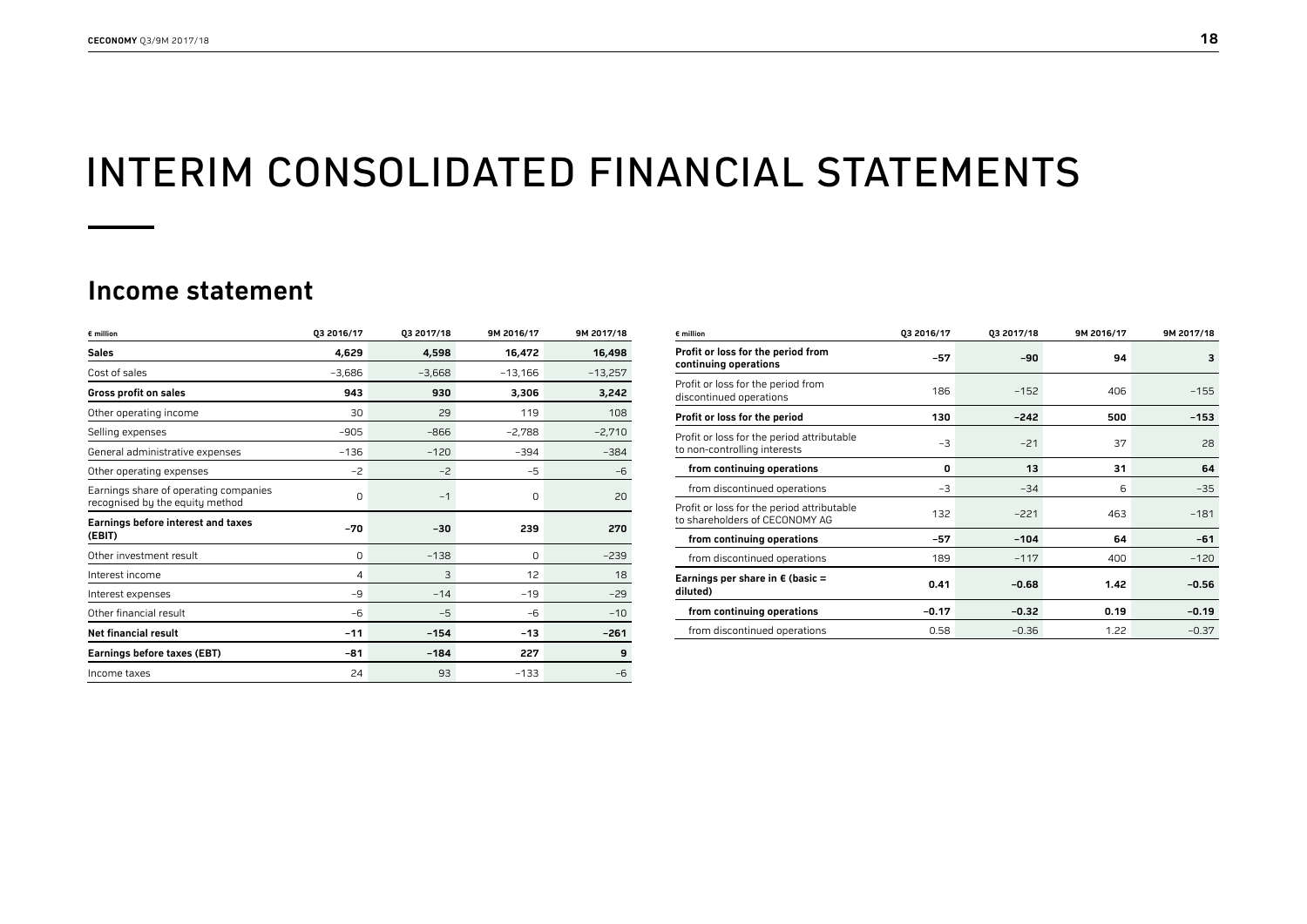## **Statement of financial position**

#### **Assets**

| $\epsilon$ million                                | 30/09/2017 | 30/06/2017 | 30/06/2018 |
|---------------------------------------------------|------------|------------|------------|
| <b>Non-current assets</b>                         | 2,144      | 1,614      | 2,093      |
| Goodwill                                          | 531        | 525        | 531        |
| Other intangible assets                           | 100        | 100        | 102        |
| Property, plant and equipment                     | 858        | 840        | 817        |
| <b>Financial assets</b>                           | 135        | 21         | 109        |
| Investments accounted for using the equity method | 458        | 4          | 480        |
| Other financial assets <sup>1</sup>               | 8          | 8          | 3          |
| Non-financial assets <sup>1</sup>                 | 15         | 15         | 12         |
| Deferred tax assets                               | 39         | 101        | 39         |
| <b>Current assets</b>                             | 6,136      | 23,441     | 6,362      |
| Inventories                                       | 2,553      | 2,893      | 2,819      |
| Trade receivables                                 | 498        | 419        | 545        |
| Receivables due from suppliers <sup>1</sup>       | 1,246      | 1.040      | 1,102      |
| Other financial assets <sup>1</sup>               | 735        | 117        | 527        |
| Non-financial assets <sup>1</sup>                 | 155        | 195        | 169        |
| Entitlements to income tax refunds                | 87         | 92         | 186        |
| Cash and cash equivalents                         | 861        | 746        | 854        |
| Assets held for sale                              | 0          | 17,938     | 160        |
|                                                   | 8,280      | 25,054     | 8,455      |

#### **Equity and liabilities**

| $E$ million                                     | 30/09/2017 | 30/06/2017 | 30/06/2018 |
|-------------------------------------------------|------------|------------|------------|
| <b>Equity</b>                                   | 666        | $-445^2$   | 424        |
| Share capital                                   | 835        | 835        | 835        |
| Capital reserve                                 | 128        | 2,551      | 128        |
| Reserves retained from earnings                 | $-294$     | $-3,852^2$ | $-560$     |
| Non-controlling interests                       | $-2$       | 21         | 21         |
| <b>Non-current liabilities</b>                  | 1,062      | 1,098      | 1,051      |
| Provisions for pensions and similar obligations | 640        | 695        | 632        |
| Other provisions                                | 51         | 57         | 36         |
| Borrowings                                      | 278        | 266        | 295        |
| Other financial liabilities <sup>1</sup>        | 15         | 15         | 13         |
| Non-financial liabilities <sup>1</sup>          | 70         | 60         | 68         |
| Deferred tax liabilities                        | 8          | 4          | 8          |
| <b>Current liabilities</b>                      | 6,551      | 24,401     | 6,980      |
| <b>Trade liabilities</b>                        | 4,929      | 4,835      | 5,151      |
| Provisions                                      | 199        | 157        | 149        |
| Borrowings                                      | 266        | 8          | 429        |
| Other financial liabilities <sup>1</sup>        | 517        | 6,352      | 345        |
| Non-financial liabilities <sup>1</sup>          | 596        | 586        | 677        |
| Income tax liabilities                          | 44         | 97         | 58         |
| Liabilities related to assets held for sale     | 0          | 12,366     | 171        |
|                                                 | 8,280      | 25,054     | 8,455      |

1 Adjustment due to revised disclosures, see explanation on page 04

<sup>2</sup> The consolidated equity of CECONOMY was temporarily negative in the previous year due to recognition of a liability for distribution<br>of non-cash assets in the amount of €–5,880 million as a dividend as part of the deme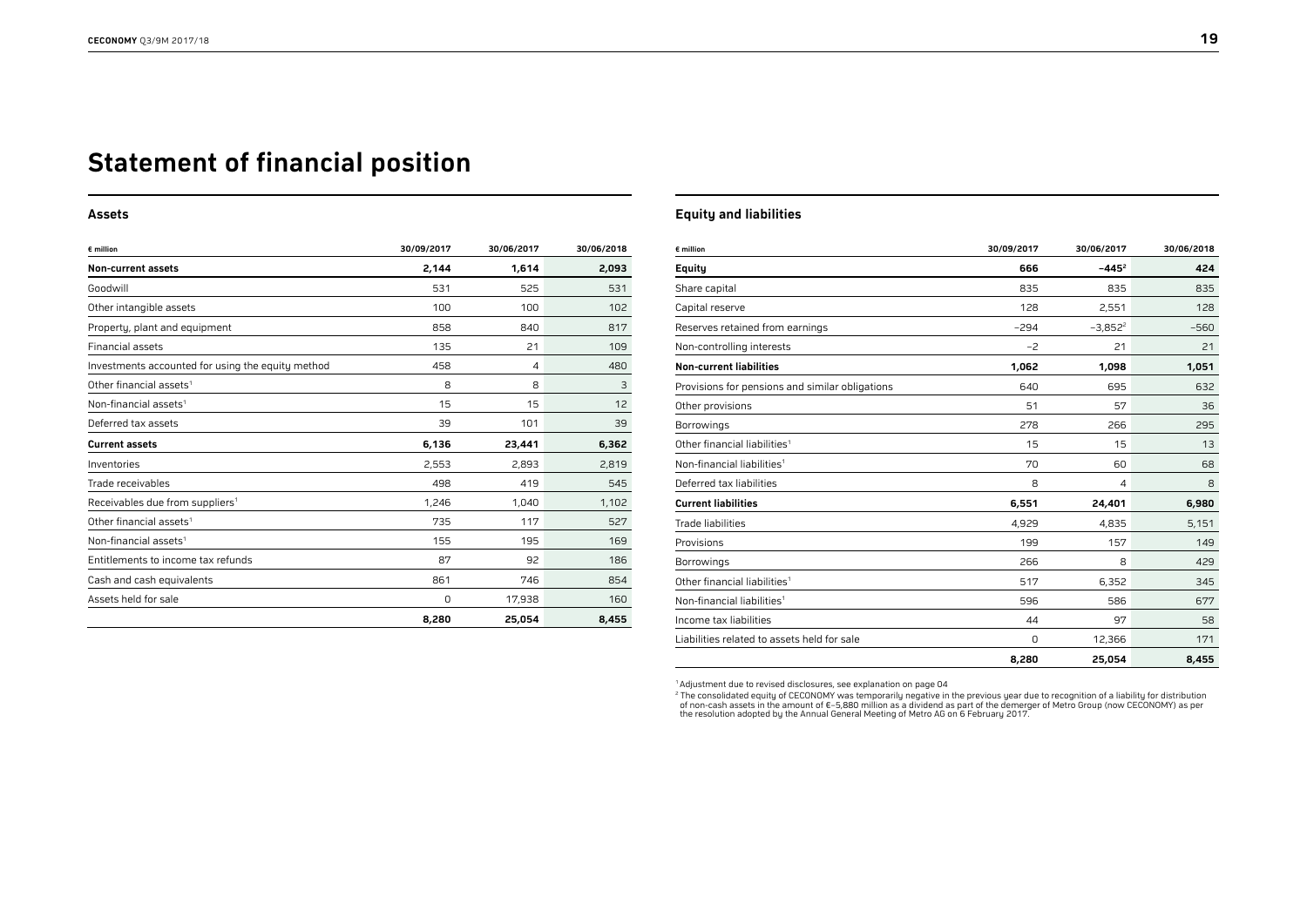### **Cash flow statement**

| $\epsilon$ million                                                                                         | 9M 2016/17 | 9M 2017/18     |
|------------------------------------------------------------------------------------------------------------|------------|----------------|
| <b>EBIT</b>                                                                                                | 239        | 270            |
| Scheduled depreciation and amortisation, write-ups and impairments on<br>assets excluding financial assets | 165        | 166            |
| Change in provisions for pensions and other provisions                                                     | $-32$      | $-49$          |
| Change in net working capital                                                                              | $-43$      | 18             |
| Income taxes paid                                                                                          | $-124$     | $-89$          |
| Reclassification of gains (-)/losses (+) from the disposal of fixed assets                                 | 3          | $\overline{c}$ |
| Other                                                                                                      | $-43$      | $-62$          |
| Cash flow from operating activities of continuing operations                                               | 166        | 256            |
| Cash flow from operating activities of discontinued operations                                             | 181        | $-75$          |
| Cash flow from operating activities                                                                        | 347        | 181            |
| Acquisitions of subsidiaries                                                                               | $-13$      | $\Omega$       |
| Investments in property, plant and equipment (excl. finance leases)                                        | $-175$     | $-153$         |
| Other investments                                                                                          | $-40$      | $-32$          |
| <b>Financial investments</b>                                                                               | $\Omega$   | $-45$          |
| Disposal of long-term assets                                                                               | 26         | 18             |
| Cash flow from investing activities of continuing operations                                               | $-202$     | $-212$         |
| Cash flow from investing activities of discontinued operations                                             | $-539$     | -6             |
| Cash flow from investing activities                                                                        | $-741$     | $-218$         |
| Dividends paid                                                                                             | $-360$     | $-117$         |
| of which: to shareholders of CECONOMY AG                                                                   | $-327$     | $-85$          |

| $E$ million                                                             | 9M 2016/17 | 9M 2017/18 |
|-------------------------------------------------------------------------|------------|------------|
| Redemption of liabilities from put options of non-controlling interests | $-2$       | $-2$       |
| Proceeds from long-term borrowings                                      | 255        | 168        |
| Redemption of borrowings                                                | O          | $-12$      |
| Interest paid                                                           | $-12$      | $-14$      |
| Interest received                                                       | 13         | 15         |
| Profit and loss transfers and other financing activities                | 3          | 27         |
| Cash flow from financing activities of continuing operations            | $-104$     | 65         |
| Cash flow from financing activities of discontinued operations          | $-90$      | 1          |
| Cash flow from financing activities                                     | $-194$     | 66         |
| <b>Total cash flows</b>                                                 | -588       | 28         |
| Exchange rate effects on cash and cash equivalents                      | $-22$      | $-24$      |
| Total change in cash and cash equivalents                               | $-610$     | 4          |
| Total cash and cash equivalents as of 1 October                         | 2,368      | 861        |
| Less cash and cash equivalents shown under IFRS 5 assets                | 0          | 0          |
| Cash and cash equivalents as of 1 October                               | 2,368      | 861        |
| Total cash and cash equivalents as of 30 June                           | 1,758      | 865        |
| Less cash and cash equivalents shown under IFRS 5 assets                | 1,012      | 11         |
| Cash and cash equivalents as of 30 June                                 | 746        | 854        |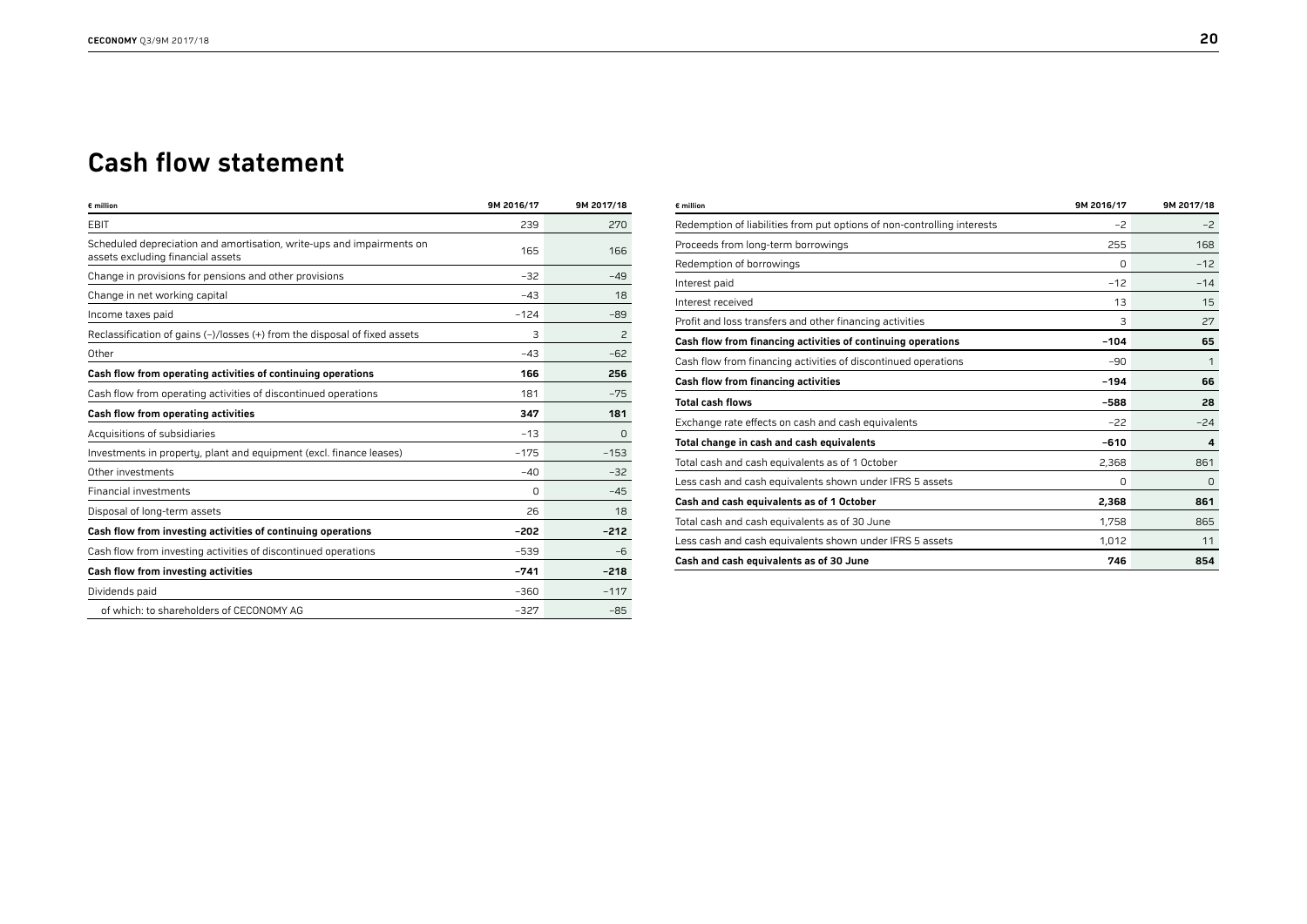### **Segment reporting**

#### **Continuing operations**

|                                                       |            | <b>DACH</b> |            | Western/Southern Europe |              | <b>Eastern Europe</b> |            | Others                   |            | Consolidation |            | CECONOMY <sup>1</sup> |
|-------------------------------------------------------|------------|-------------|------------|-------------------------|--------------|-----------------------|------------|--------------------------|------------|---------------|------------|-----------------------|
| $\epsilon$ million                                    | Q3 2016/17 | Q3 2017/18  | 03 2016/17 | Q3 2017/18              | Q3 2016/17   | Q3 2017/18            | Q3 2016/17 | 03 2017/18               | Q3 2016/17 | 03 2017/18    | Q3 2016/17 | Q3 2017/18            |
| External sales (net)                                  | 2,690      | 2,652       | 1,445      | 1,445                   | 380          | 388                   | 114        | 114                      | 0          | $\mathbf{0}$  | 4,629      | 4,598                 |
| Internal sales (net)                                  | 7          | 5.          | 0          | $\circ$                 | $\Omega$     |                       | .5         | $\mathcal{R}$            | $-12$      | -8            | 0          | $\mathbf{0}$          |
| Sales (net)                                           | 2,697      | 2,657       | 1,445      | 1,445                   | 381          | 388                   | 119        | 117                      | $-12$      | $-8$          | 4,629      | 4,598                 |
| EBITDA                                                | 8          | 29          | $-13$      | 6                       | ĥ            | 14                    | $-16$      | $-24$                    | 0          | $\Omega$      | $-16$      | 26                    |
| EBITDA before special items                           | 24         |             | -9         | $\qquad \qquad -$       |              |                       | $-15$      | $\overline{\phantom{m}}$ | 0          |               |            |                       |
| Scheduled depreciation/amortisation<br>and impairment | 28         | 31          | 21         | 19                      |              |                       |            |                          | 0          | $\mathbf{0}$  | 54         | 56                    |
| Reversals of impairment losses                        | 0          |             | 0          | $\mathbf{0}$            |              |                       | $\Omega$   | $\mathbf{0}$             | 0          | $\mathbf{0}$  | 0          | $\mathbf{0}$          |
| <b>EBIT</b>                                           | $-19$      | $-1$        | $-34$      | $-13$                   |              |                       | $-18$      | $-25$                    | 0          | $\mathbf{0}$  | $-70$      | $-30$                 |
| EBIT before special items                             | $-4$       |             | $-29$      | $\qquad \qquad -$       |              |                       | $-17$      | $\overline{\phantom{0}}$ | $\Omega$   |               | $-49$      | $\qquad \qquad$       |
| Investments                                           | 33         | 42          | 39         | 10 <sup>°</sup>         | $\mathbf{z}$ |                       |            |                          | $\Omega$   | $\Omega$      | 77         | 63                    |
| Non-current segment assets                            | 829        | 868         | 511        | 491                     | 82           | 81                    | 21         | 24                       | $\Omega$   | $\mathbf{0}$  | 1,442      | 1,464                 |

1 Includes external sales in Q3 2017/18 for Germany in the amount of €2,214 million (Q3 2016/17: €2,248 million) and for Italy in the amount of €441 million (Q3 2016/17: €450 million) as well as long-term segment assets a

|                                                       |            | <b>DACH</b> |            | <b>Western/Southern Europe</b> |            | <b>Eastern Europe</b> |            | Others       |            | Consolidation            |            | CECONOMY <sup>1</sup> |
|-------------------------------------------------------|------------|-------------|------------|--------------------------------|------------|-----------------------|------------|--------------|------------|--------------------------|------------|-----------------------|
| $\epsilon$ million                                    | 9M 2016/17 | 9M 2017/18  | 9M 2016/17 | 9M 2017/18                     | 9M 2016/17 | 9M 2017/18            | 9M 2016/17 | 9M 2017/18   | 9M 2016/17 | 9M 2017/18               | 9M 2016/17 | 9M 2017/18            |
| External sales (net)                                  | 9,694      | 9,567       | 5,075      | 5,188                          | ,290       | 1,327                 | 412        | 416          |            |                          | 16,472     | 16,498                |
| Internal sales (net)                                  | 16         | 15          | 2          |                                |            |                       | 18         | 11           | $-37$      | $-26$                    |            | $\mathbf 0$           |
| Sales (net)                                           | 9,710      | 9,582       | 5,077      | 5,189                          | 1.291      | 1,327                 | 430        | 427          | $-37$      | $-26$                    | 16.472     | 16,498                |
| EBITDA                                                | 313        | 316         | 94         | 117                            | 46         | 43                    | $-49$      | $-40$        | 0          |                          | 405        | 436                   |
| EBITDA before special items                           | 332        |             | 94         | $\qquad \qquad -$              | 42         |                       | $-50$      |              | 0          |                          | 417        | $\qquad \qquad$       |
| Scheduled depreciation/amortisation<br>and impairment | 86         | 89          | 61         | 57                             | 16         | 15                    |            |              | 0          | 0                        | 166        | 166                   |
| Reversals of impairment losses                        | $\circ$    | 0           | 0          | $\mathbf{0}$                   |            |                       | 0          | $\mathbf{0}$ | 0          | 0                        |            | $\mathbf 0$           |
| EBIT                                                  | 228        | 227         | 34         | 60                             | 31         | 27                    | $-53$      | $-44$        | 0          | $\mathbf{0}$             | 239        | 270                   |
| EBIT before special items                             | 246        | $-$         | 34         | $-$                            | 27         |                       | $-54$      |              | 0          | $\overline{\phantom{0}}$ | 252        | $\qquad \qquad$       |
| Investments                                           | 100        | 133         | 74         | 32                             | 11         | 17                    | 2          | 8            | 0          | 0                        | 188        | 190                   |
| Non-current segment assets                            | 829        | 868         | 511        | 491                            | 82         | 81                    | 21         | 24           | 0          | 0                        | 1,442      | 1,464                 |

1 Includes external sales in 9M 2017/18 for Germany in the amount of €7,990 million (9M 2016/17: €8,089 million) and for Italy in the amount of €1.616 million (9M 2016/17: €1,593 million) as well as long-term segment asse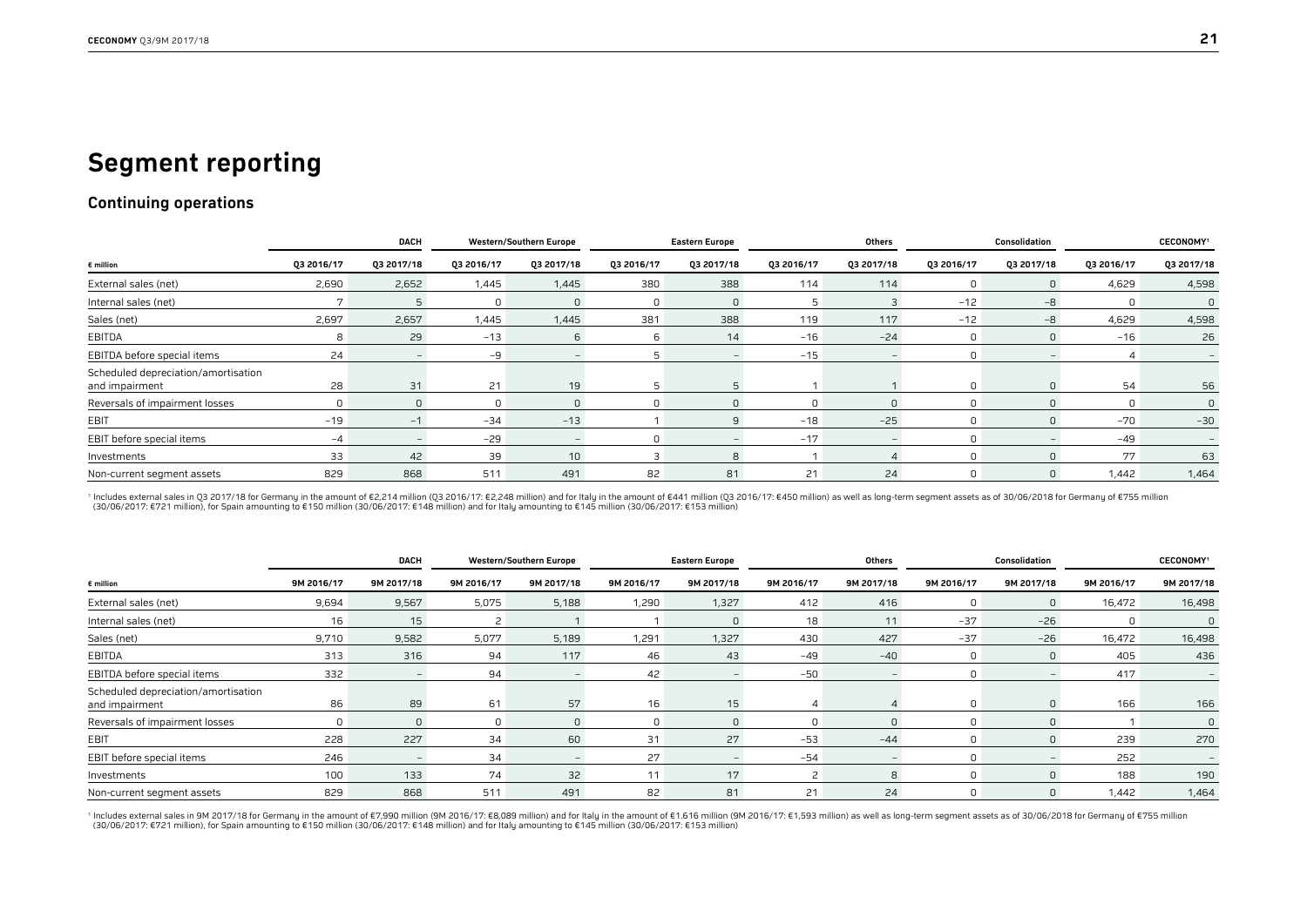### **Discontinued operations**

| $E$ million                                        | 03 2016/17 | 03 2017/18 |
|----------------------------------------------------|------------|------------|
| External sales (net)                               | 110        | 103        |
| Internal sales (net)                               | 0          | 0          |
| Sales (net)                                        | 110        | 103        |
| <b>EBITDA</b>                                      | $-16$      | $-126$     |
| EBITDA before special items                        | -8         |            |
| Scheduled depreciation/amortisation and impairment | 4          | 25         |
| Reversals of impairment losses                     | 0          | $\Omega$   |
| <b>EBIT</b>                                        | $-21$      | $-151$     |
| EBIT before special items                          | $-11$      |            |
| Investments                                        | 2          | 3          |
| Non-current segment assets                         | 45         | 13         |

| $\epsilon$ million                                 | 9M 2016/17 | 9M 2017/18  |
|----------------------------------------------------|------------|-------------|
| External sales (net)                               | 419        | 387         |
| Internal sales (net)                               | 0          | 0           |
| Sales (net)                                        | 419        | 387         |
| EBITDA                                             | $-38$      | $-125$      |
| EBITDA before special items                        | $-15$      |             |
| Scheduled depreciation/amortisation and impairment | 12         | 29          |
| Reversals of impairment losses                     | 0          | $\mathbf 0$ |
| EBIT                                               | $-50$      | $-154$      |
| EBIT before special items                          | $-24$      |             |
| Investments                                        | 6          | 6           |
| Non-current segment assets                         | 45         | 13          |